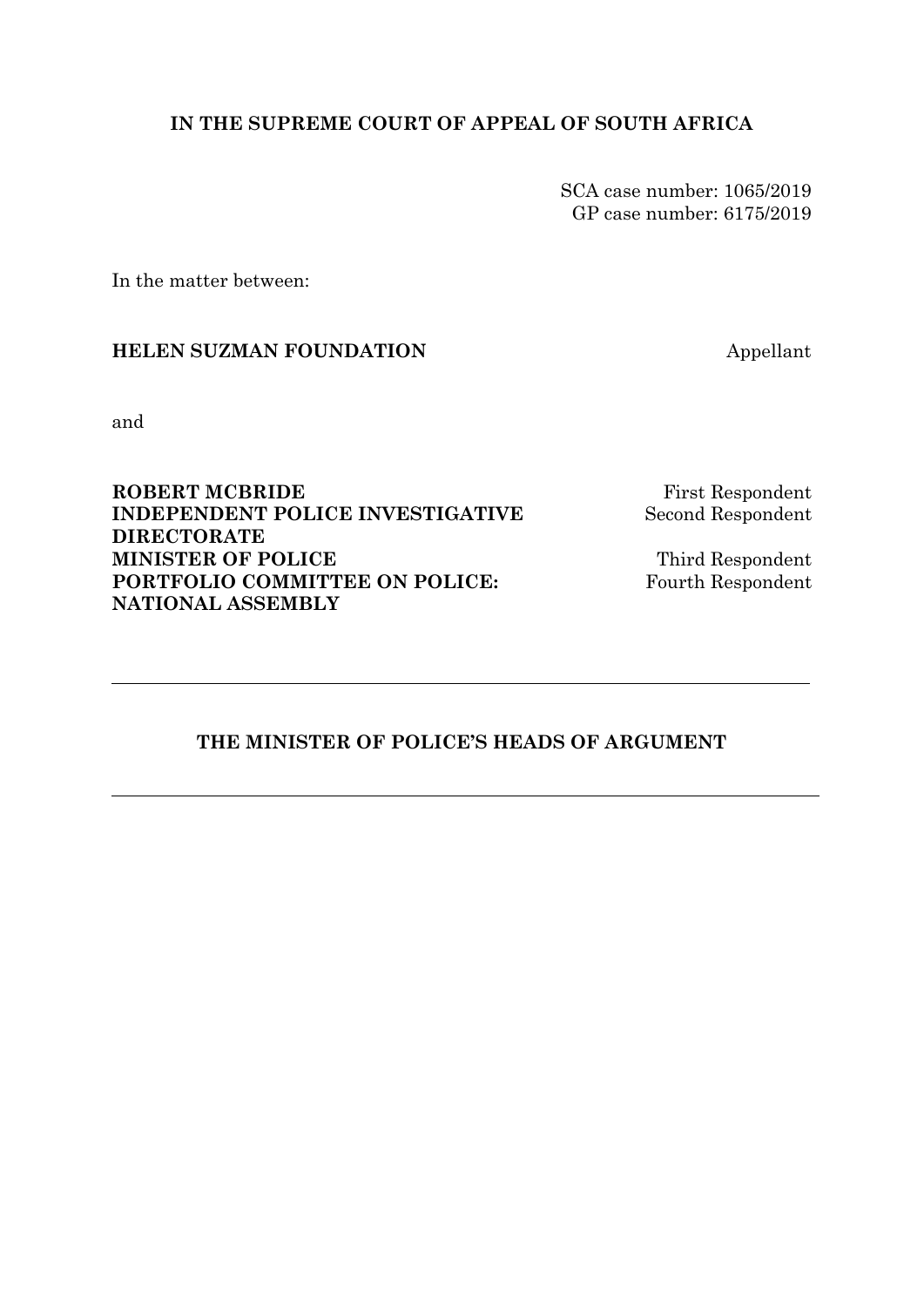# **TABLE OF CONTENTS**

| The High Court's order is not appealable, nor will the appeal have practical      |
|-----------------------------------------------------------------------------------|
|                                                                                   |
| HSF's irrevocable-option interpretation of the IPID Act strays far from statutory |
|                                                                                   |
|                                                                                   |
|                                                                                   |
|                                                                                   |
|                                                                                   |
|                                                                                   |
|                                                                                   |
|                                                                                   |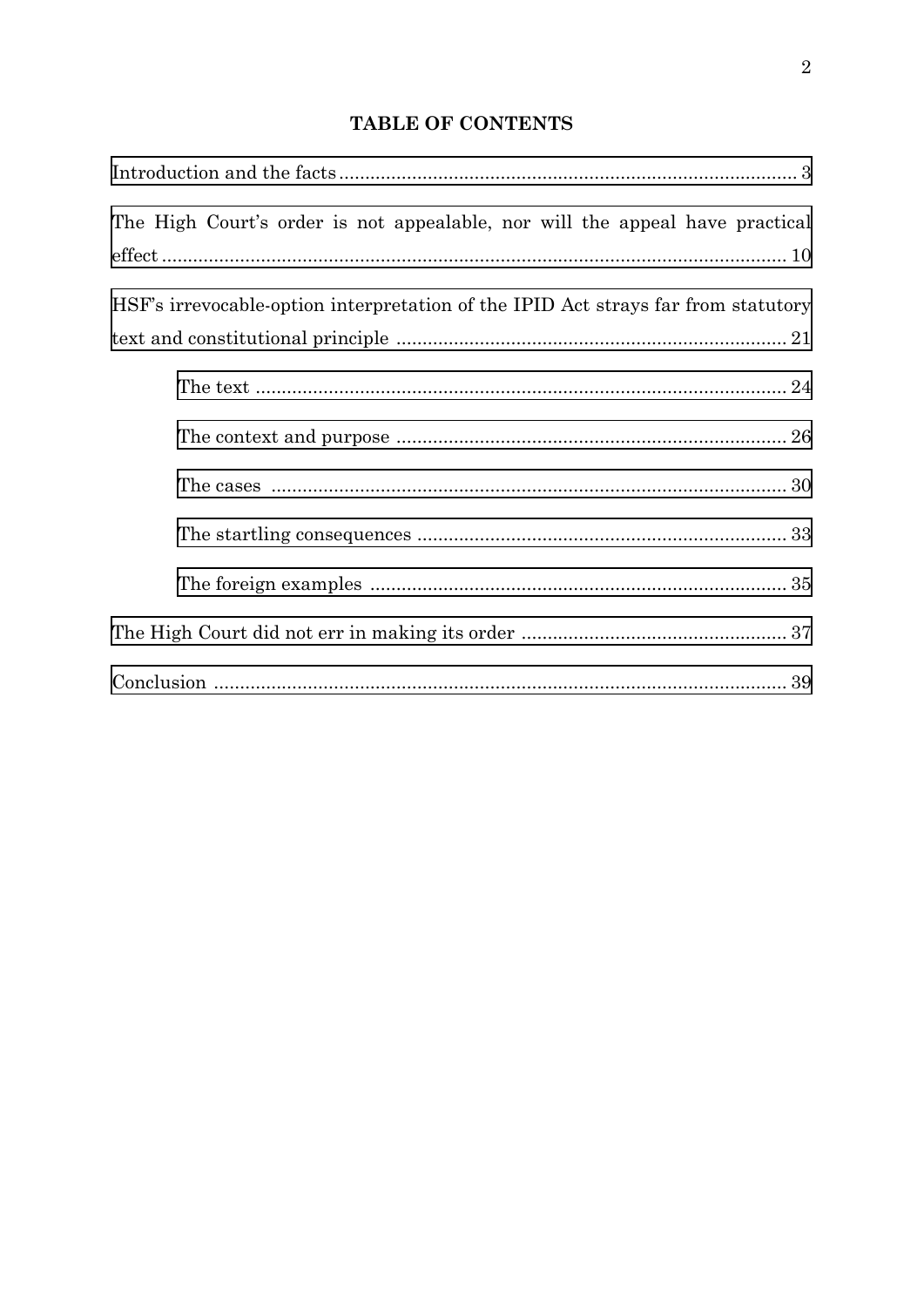#### <span id="page-2-1"></span>**INTRODUCTION AND THE FACTS**

- <span id="page-2-0"></span>1 Near the end of his statutory five-year term, Mr McBride sued in urgent court for, amongst other things, an order directing the National Assembly's Portfolio Committee on Police to decide whether to renew his term.1 Mr McBride's whole case was that section 6(3)(b) of the Independent Police Investigative Directorate Act2 leaves renewability to the Portfolio Committee. He was the first to admit that the Act gives him "no statutory rights or entitlements" once his five years were up.3 All agreed with this interpretation of section 6(3)(b). And because everyone agreed, there was, in Mr McBride's assessment, "(no longer) any dispute."4 No live dispute meant no justiciable issue. Ours is, after all, a system of adversarial parties and, to use this Court's century-old words, "concrete controversies".5 Without disagreement between the parties, there are neither adversarial parties nor concrete disputes.
- <span id="page-2-2"></span>2 Mr McBride, IPID, the Minister, and the Portfolio Committee agreed on the who (the Portfolio Committee) and the when (by 28 February) of renewal, and they recorded what they agreed in a written settlement

<sup>&</sup>lt;sup>1</sup> Notice of motion; record p 2, para 3.

<sup>2</sup> Act 1 of 2011.

<sup>3</sup> Replying affidavit (to the Minister of Police); p 137, para 23.1.

<sup>4</sup> Replying affidavit (to the Minister of Police); p 127, para 5.

<sup>5</sup> *Geldenhuys and Neethling v Beuthin* 1918 AD 426 at 441.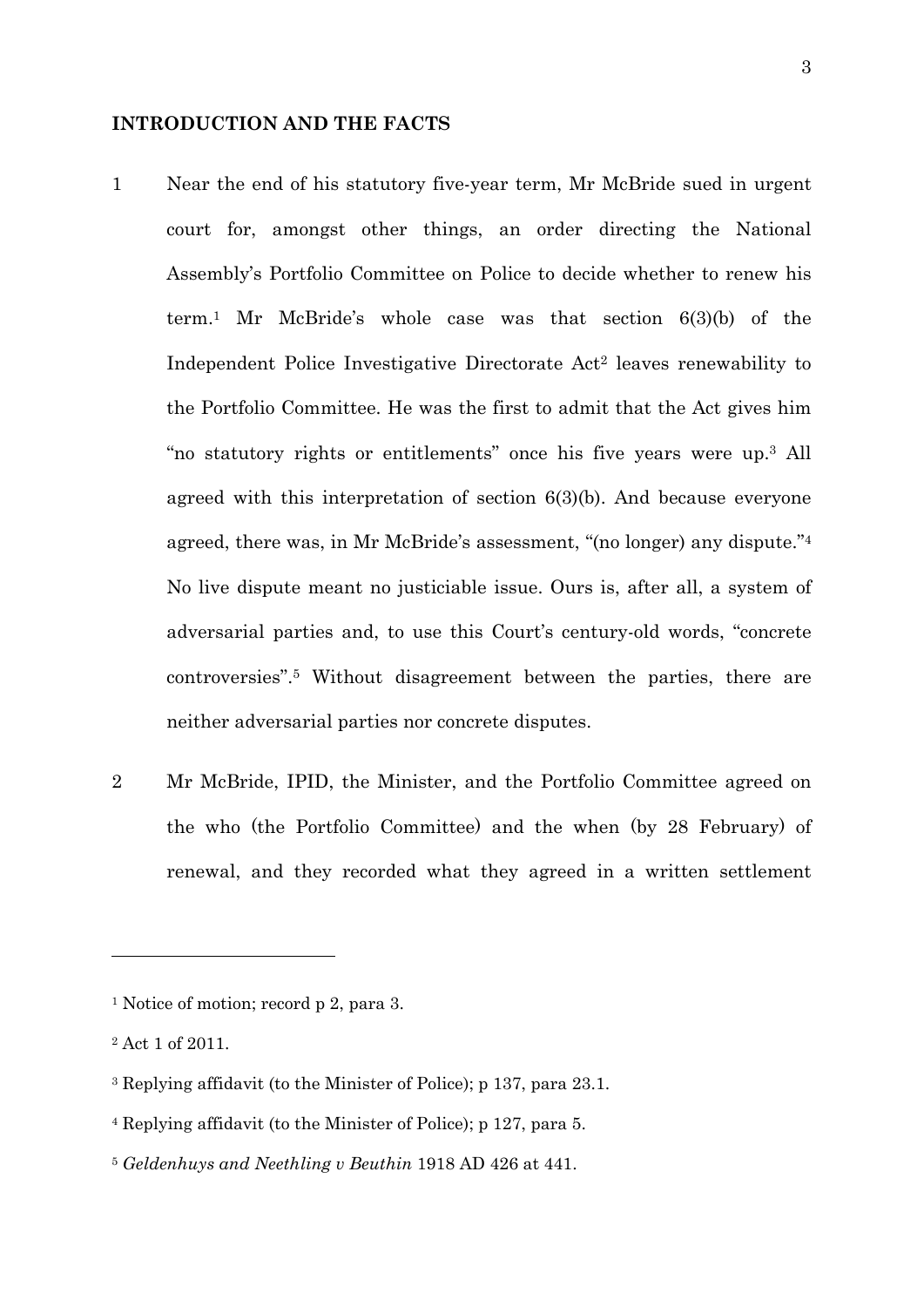agreement. The High Court made the settlement agreement an order of court.

- 3 HSF—not a party to the litigation, but an amicus—says the High Court was wrong.
- 4 HSF goes big, arguing that renewable terms are always unconstitutional. ("They are unconstitutional", HSF claims, in a few footnote-free words. $6$ ) But the HSF does not challenge the constitutionality of section 6(3)(b), and it never explains why.7 Instead, HSF tries to fashion, through interpretation, this end result: though renewable terms "are unconstitutional", they are not *that* bad if we interpret some passive voice in section 6(3)(b) as giving the incumbent an irrevocable option to renew his own term.<sup>8</sup> On this interpretation, so the argument goes, when section 6(3)(b) says "such appointment … is renewable", it really means that the director has a right to renew his own term.
- 5 But that's not all. HSF even wants this Court to exercise Mr McBride's option for him, asking for an order that Mr McBride's term "is renewed".9 No matter that Mr McBride—the dominus in all of this—disavowed

<sup>6</sup> HSF's heads of argument; p 26, para 57.

<sup>7</sup> Maybe it's because a direct challenge would have the awkward result of leaving Mr McBride without a renewed term.

<sup>8</sup> HSF's heads of argument; p 27, para 64.

<sup>9</sup> Notice of appeal; record p 369 (asking for an order "declaring that Mr McBride's tenure of IPID is renewed for a five period from 1 March 2019 to 28 February 2024.").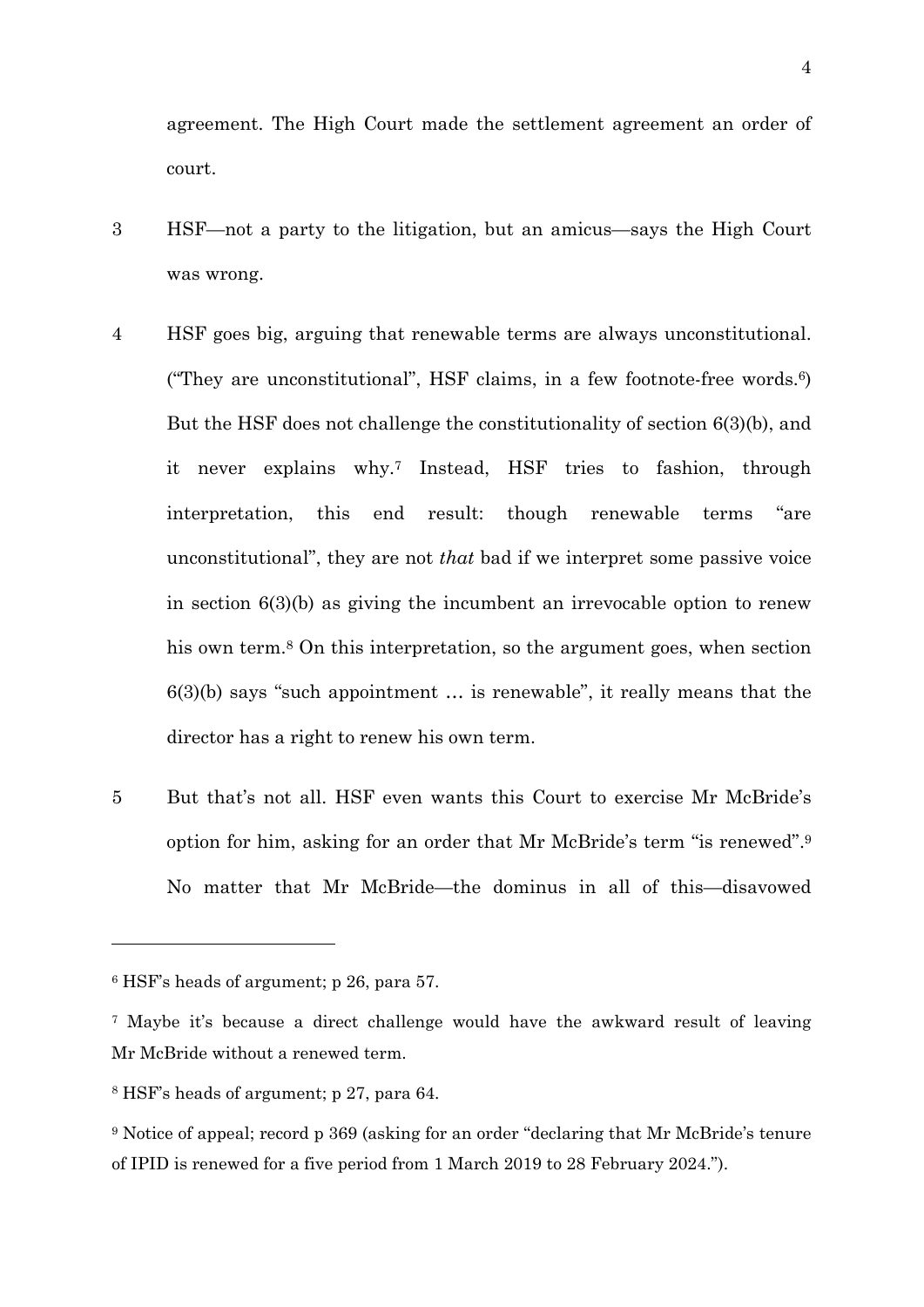having a right to renew his own term time<sup>10</sup> and time<sup>11</sup> and time<sup>12</sup> again in the High Court. No matter, too, that not even HSF asked for this robust relief in High Court.13

6 Neither the text nor purpose of section 6(3)(b) supports HSF's interpretation. If Parliament intended to give IPID's director an irrevocable option to review his own term, it would have said so. HSF's interpretation also rests on a too-simple assumption that members of the National Assembly, like the executive, are mere "political actors".14 The Constitution does not support applying this logic to terms renewable at the instance of the National Assembly or its committees.

<sup>10</sup> Founding affidavit; record p 8, para 9 ("The decision whether to renew the appointment of the Executive Director is not one that the Minister is empowered to take. It is a decision that must be taken by the National Assembly's Portfolio Committee on Police").

<sup>&</sup>lt;sup>11</sup> Founding affidavit; record p 10, para 14 ( $\text{I}$  submit that whether my appointment is renewed is a decision that can only be taken by the Portfolio Committee").

<sup>&</sup>lt;sup>12</sup> Founding affidavit; record p 10, para 16 ("I emphasise that I accept that I have no right to have my appointment renewed, nor any guarantee that the employment contract will be renewed."). See also replying affidavit (to the Minister); record p 137, para 23.1 ("I accept that, after my term expires, I have no statutory rights or entitlements. However, section 6(3)(b) does entitle me to have the renewal of my term in office considered and determined by the Portfolio Committee.").

<sup>&</sup>lt;sup>13</sup> See, for example, founding affidavit in intervention application; record p 315, para 65; p 316, para 68.

<sup>&</sup>lt;sup>14</sup> See, for example, HSF's heads of argument; p 19, para  $51$ ; p 21, para  $53$ .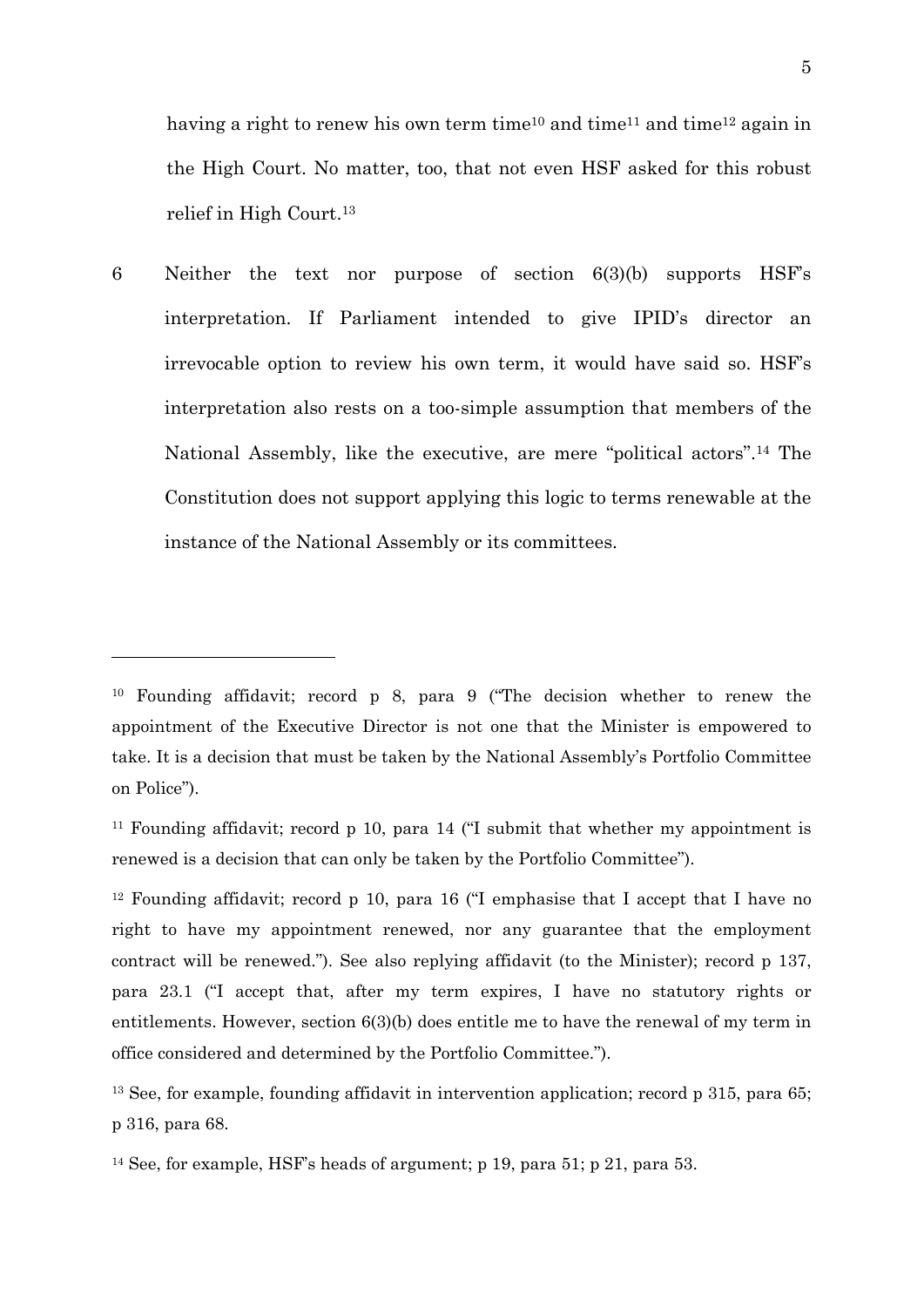- 7 In the end, though, HSF's arguments are best left for another day. This appeal is a poor vehicle for them. The High Court's unremarkable order did not actually decide anything. Mr McBride got what he asked for: a decision by the Portfolio Committee, which he now reviews in a separate, pending review. *Oudekraal* means that this appeal will have no practical effect. The Portfolio Committee's decision stands unless it is set aside in Mr McBride's pending review, even if the decision's "legal underpinning … [is] removed", as HSF predicts.15 HSF is free to raise these arguments in the review where, unlike here, there is a live and concrete dispute between adversarial parties.
- 8 These are the facts:

- Mr McBride was appointed IPID director in March 2014.16 This was the "appointment" referred to in section 6 of the IPID Act: nomination by the Minister, confirmation by the Portfolio Committee.
- The Act gave Mr McBride a five-year term. His five years came to an end in February 2019.17

<sup>15</sup> HSF's heads of argument; p 35, para 89. See, for example, *MEC for Health, Eastern Cape v Kirland Investments (Pty) Ltd t/a Eye & Lazer Institute* 2014 (3) SA 481 (CC) at para 99 ("[T]he absence of a jurisdictional fact does not make the action a nullity. It means only that the action is reviewable, usually on the grounds of lawfulness".).

<sup>16</sup> Founding affidavit; record p 6, para 4.

<sup>&</sup>lt;sup>17</sup> Founding affidavit; record p 9, para 13.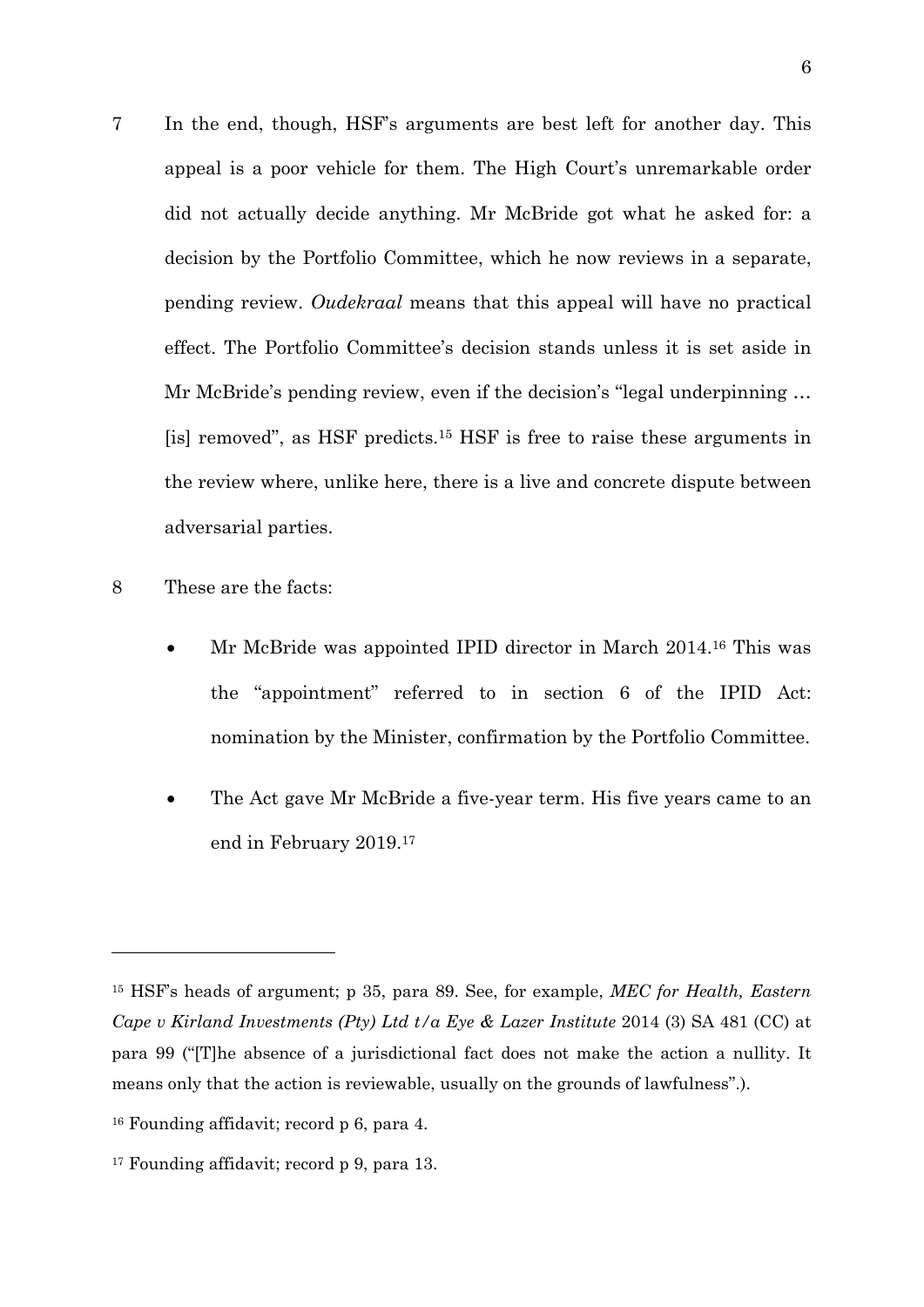- Section 6(3) of the Act says "such appointment … is renewable". About a month before his term expired, Mr McBride rushed to urgent court. He asked for two main things: one, an order declaring unlawful and setting aside the Minister's preliminary decision not to renew his term; and two, an order directing the Portfolio Committee to decide whether to renew his term.<sup>18</sup> Mr McBride rightly accepted that he had no right to a renewed term, but that it was up to the Portfolio Committee to decide.19
- Mr McBride was not met with much opposition. All the parties—Mr McBride, IPID, the Portfolio Committee, and the Minister—agreed that when section  $6(3)(b)$  says "such appointment ... is renewable", it means the Portfolio Committee is the one that decides whether to renew.20
- The Portfolio Committee undertook to make its decision before Mr McBride's term expired on 28 February 2019. There was, in short, no longer a live dispute. Mr McBride got what he asked for.

<sup>18</sup> Notice of motion; record pp 1-2.

<sup>19</sup> See, for example, founding affidavit; record p 8, para 9; p 10, para 14; p 19, para 32; p 21, para 39.

<sup>20</sup> See, for example, Minister's answering affidavit; record p 107, para 9; p 113, para 25; p 115, para 31. See also replying affidavit (to the Minister); record p 127, paras 4-5.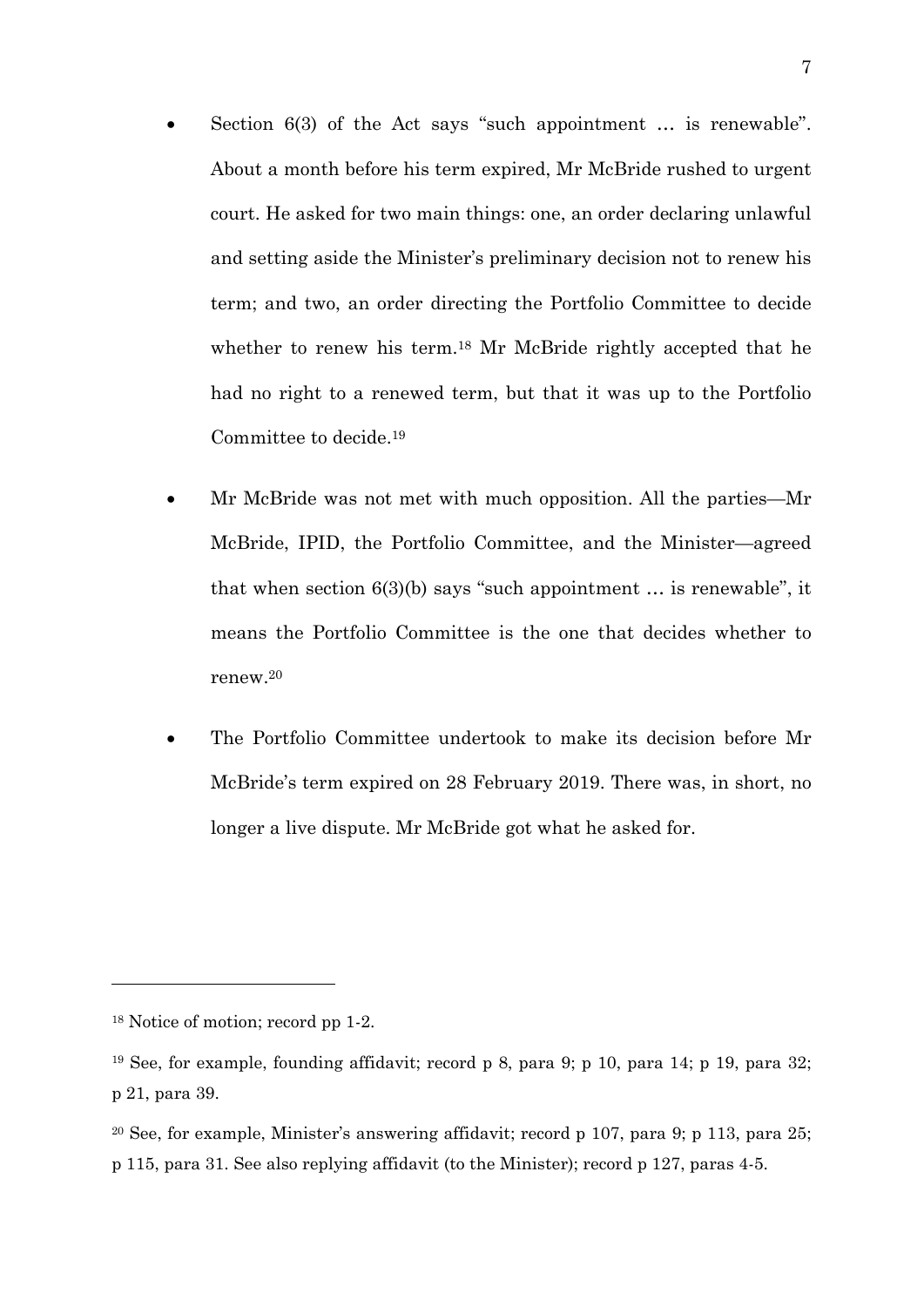- The parties recorded their intentions in a settlement agreement, which was made an order of court.<sup>21</sup> The High Court's order did not interpret the IPID Act and did not direct the Portfolio Committee to do anything besides report on its progress.
- The Portfolio Committee decided not to renew Mr McBride's term. Mr McBride is reviewing the Portfolio Committee's decision in separate, pending proceedings.22 HSF is cited as a party to the review—a significant status upgrade from this litigation, where it is just an amicus. Even in the review, Mr McBride's relief is more modest than what HSF asks for here: Mr McBride asks for the Portfolio Committee's decision to be set aside and remitted for a fresh decision (a fresh decision by the Portfolio Committee).23

-

<sup>21</sup> High Court's order; record pp 325-326.

<sup>22</sup> In the Gauteng Division, under case number 13929/10.

<sup>23</sup> In the review notice of motion, issued on 28 February 2019, these are the two substantive prayers:

<sup>•</sup> "The decision of the [Portfolio Committee] not to renew the appointment of [Mr McBride] as the Executive Director of [IPID] is declared unlawful and invalid and is reviewed and set aside."

<sup>•</sup> "The decision is remitted to the [Portfolio Committee] for a fresh decision, which decision must be taken within 30 days of the date of this order."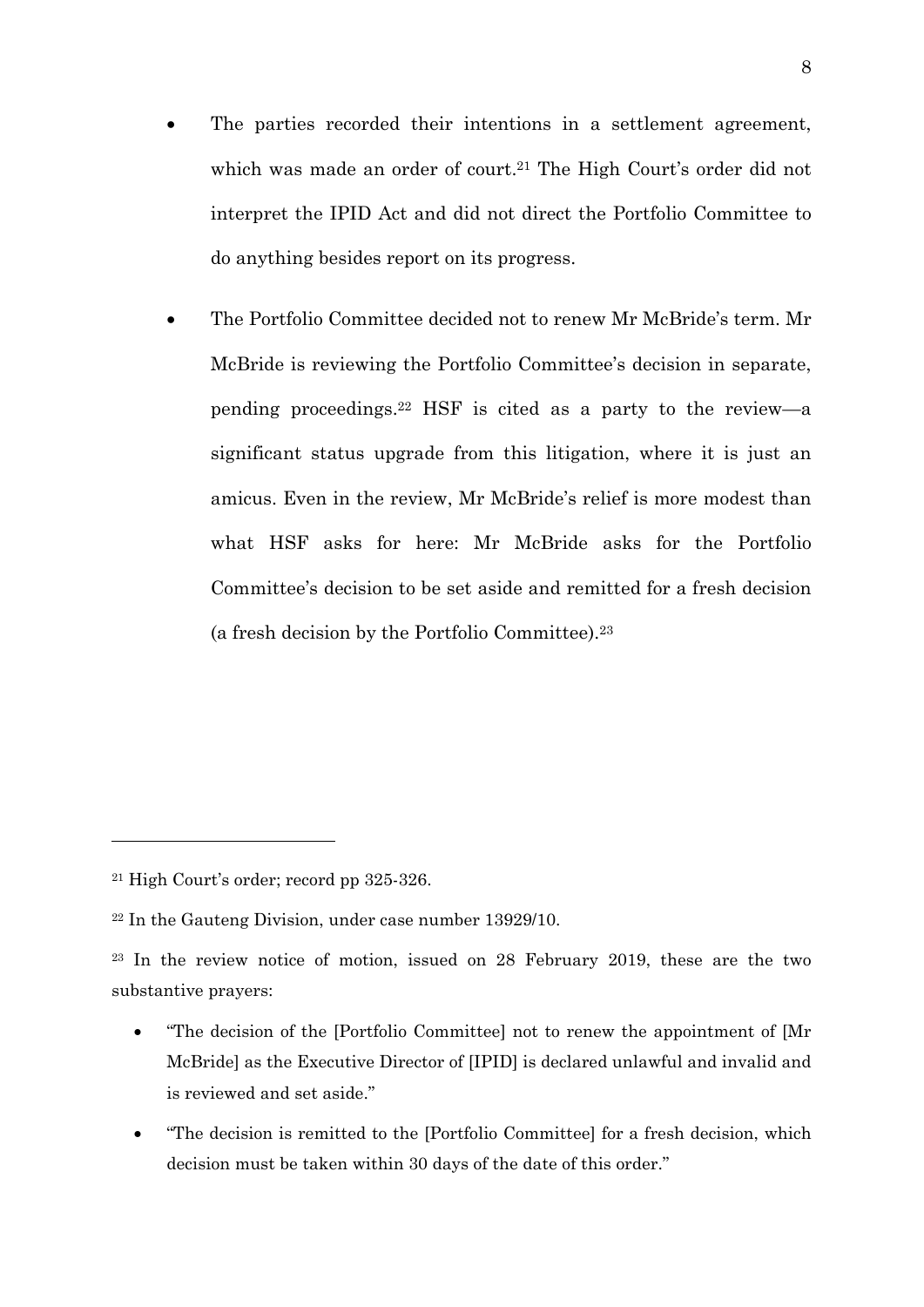- 9 HSF tries hard to repurpose Mr McBride's urgent litigation into something bigger about the IPID Act and the constitutionality of renewable terms of office. But what really happened in the High Court was more modest, and the High Court's order far less consequential definitely not "precedent[ial]".24 In short, HSF's quixotic appeal attacks something the High Court did not decide.
- 10 This Court should dismiss HSF's appeal for three independent reasons:
	- The High Court's order is not appealable because it is not definitive of any party's rights and did not grant definite and distinct relief.
	- Even if the order is technically appealable, an appeal will have no practical effect.
	- Even if the order is appealable and even if some practical effect can be salvaged, the appeal should still be dismissed because HSF's interpretation of section 6(3)(b) has no basis in either the Constitution or the statute.

<sup>24</sup> HSF's heads of argument; p 33, para 81.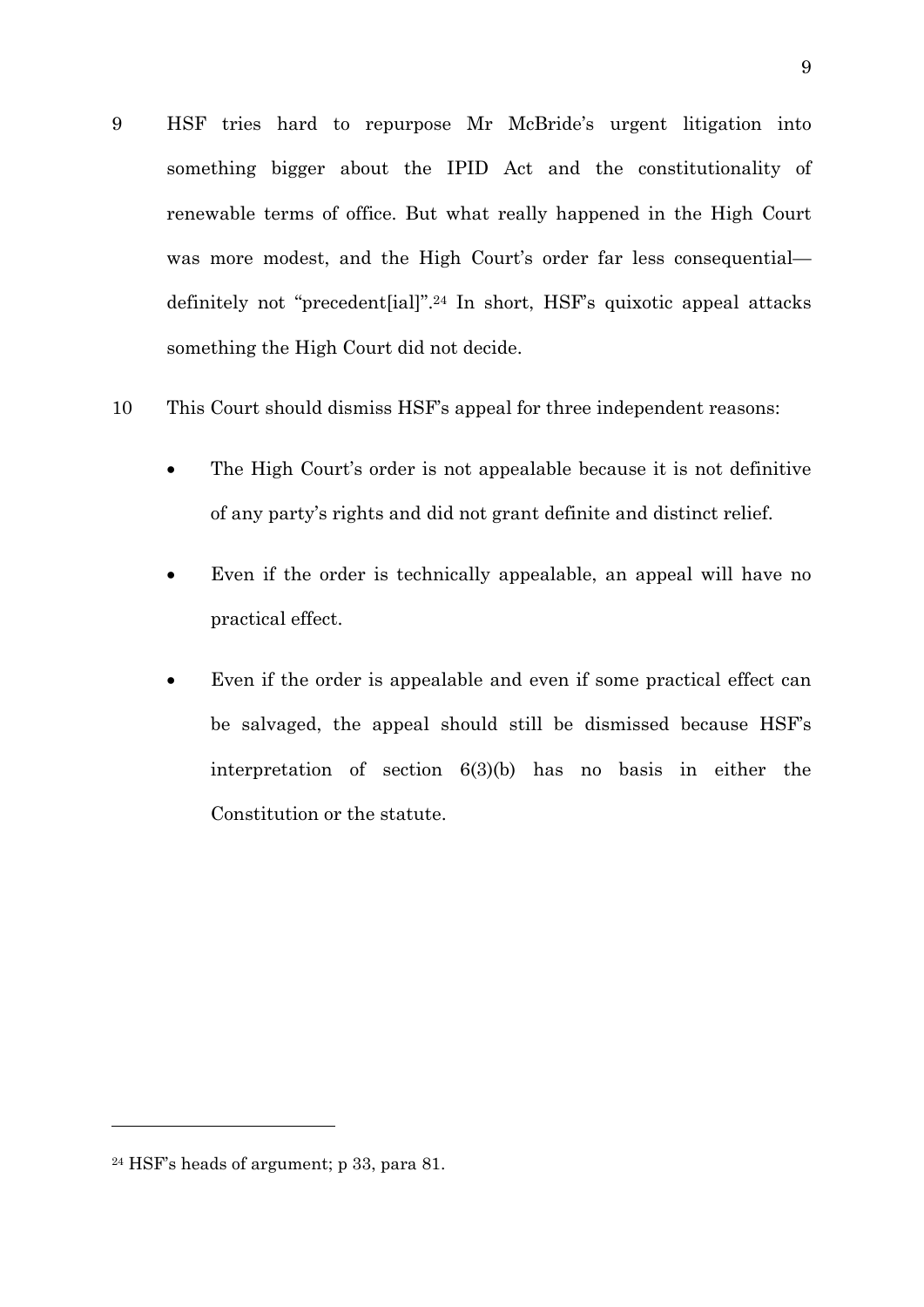# <span id="page-9-1"></span>**THE HIGH COURT'S ORDER IS NOT APPEALABLE, NOR WILL THE APPEAL HAVE PRACTICAL EFFECT**

- <span id="page-9-0"></span>11 HSF treats the High Court's order as having spoken the final word on section 6 of the IPID Act and the renewability of the IPID director's term,25 describing the order with ominous labels like "binding"26, "precedent[ial]",27 and a "judicia[l] endorse[ment]".28
- 12 The labels attach too much consequence to the High Court's order. This is what the order says:<sup>29</sup>
	- "[1] It is declared that the decision taken by the [Minister] not to renew the appointment of [Mr McBride] as the Executive Director of [IPID] is a preliminary decision that must still be confirmed or rejected by [the Portfolio Committee].
	- [2] It is recorded that the [Portfolio Committee] intends to take a decision regarding the renewal of [Mr McBride's] appointment on or before 28 February 2019.

<sup>25</sup> See, for example, HSF's heads of argument; p 4, para 10.

<sup>26</sup> HSF's heads of argument; p 1, para 1.

<sup>27</sup> HSF's heads of argument; p 33, para 81.

<sup>28</sup> HSF's heads of argument; p 17, para 46.

<sup>29</sup> High Court's order; record pp 325-326.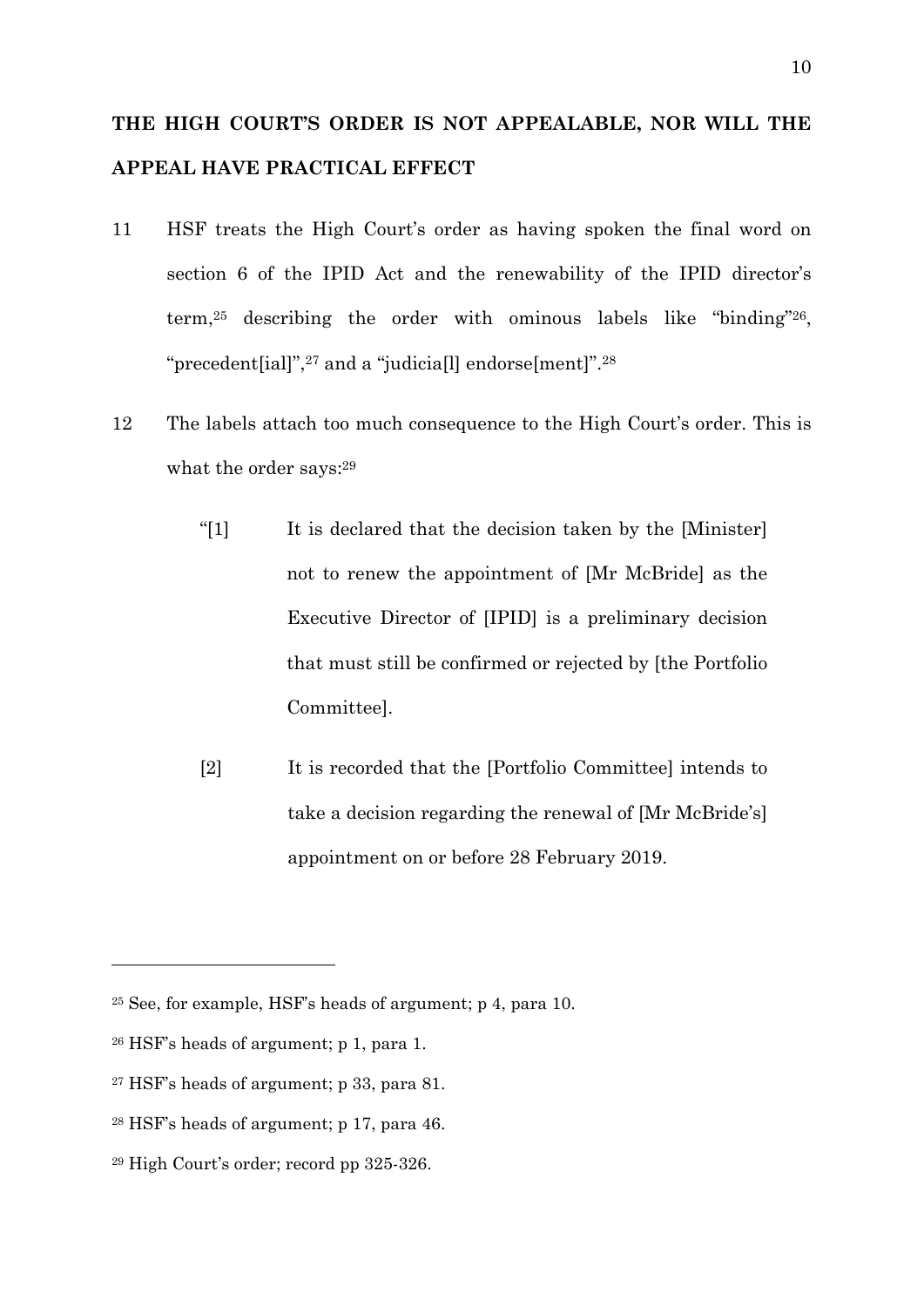- [3] The matter is postponed to the urgent roll on 26 February [2019] and for that purpose
	- [3.1] The [Portfolio Committee] will report on affidavit by 22 February 2019 on its progress on taking a decision regarding the renewal of [Mr McBride's] appointment; and
	- [3.2] All parties will be entitled to make submissions to this Court on whether any further just and equitable orders should be granted, including but not limited to whether [the Portfolio Committee] should be given a further period to make a decision on the renewal of [Mr McBride's] appointment and whether [Mr McBride's] terms of office ought to be extended pending [the Portfolio Committee's] decision.
- [4] There is no order as to costs."
- 13 The order did four things:
	- First, the order declared that the Minister's preliminary decision not to renew Mr McBride's term was just that: a preliminary decision that the Portfolio Committee had to confirm or reject. The Minister, the Portfolio Committee, and Mr McBride all agreed the Minister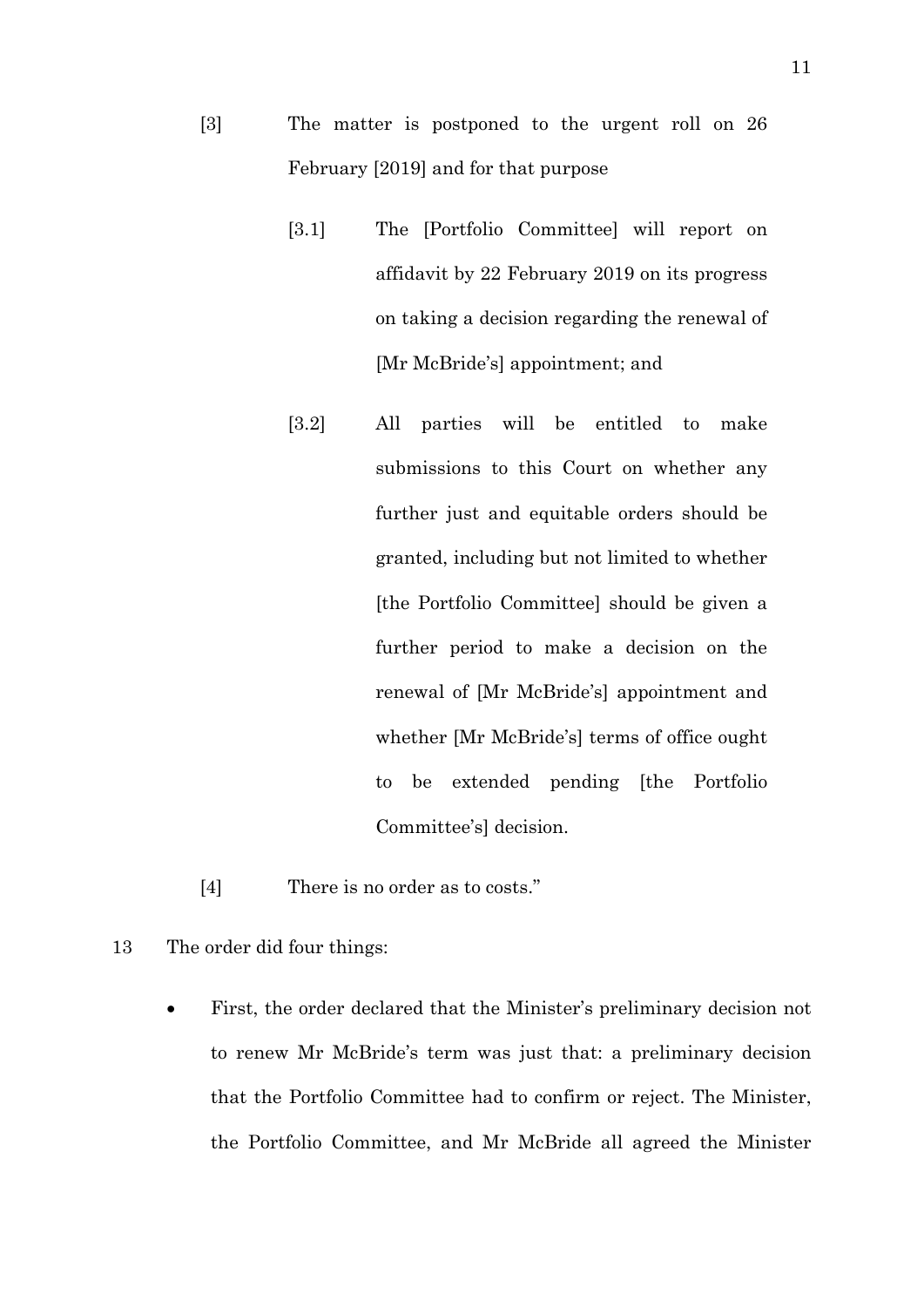may make a preliminary recommendation to the Portfolio Committee.30

- Second, the order recorded what the Portfolio Committee intended to do: decide whether to renew Mr McBride's term, and to decide before 28 February 2019. That's *exactly* what Mr McBride asked for.31
- Third, a postponement.
- Fourth, costs.
- 14 Equally important is what the order did *not* do. It did not interpret the Act and does not set any "precedent".32 It declared something over which there was no longer any dispute (paragraph [1]), recorded what the Portfolio Committee intended to—the very thing, recall, that Mr McBride came to court to ask for (paragraph [2]), and then did things courts routinely do: a postponement and a costs order (paragraphs [3] and [4]). The order does not even mention the Act, let alone decisively interpret section 6(3)(b).

<sup>30</sup> See, for example:

-

- Minister's answering affidavit; record p 107, para 9; annexure "AA3" p 122 (at para 7).
- Replying affidavit (to the Minister); record p 127, para 4.
- Portfolio Committee's answering affidavit; record p 175, para 67.
- <sup>31</sup> Notice of motion; p 2, para 3.

<sup>32</sup> HSF's heads of argument; p 33, para 81.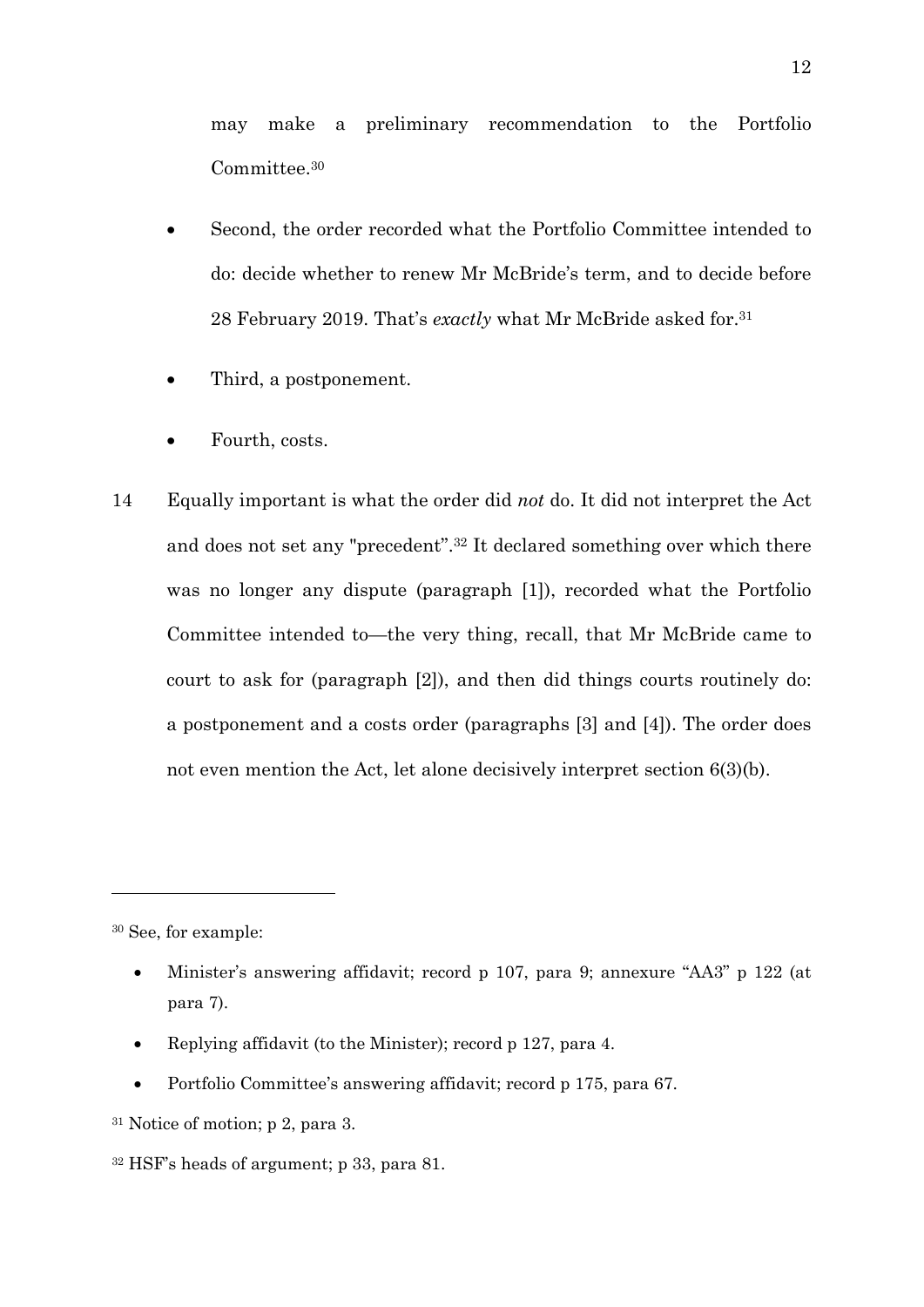- 15 Nor did the order define anyone's rights. It did not set aside any decisions, did not interpret any statutes, did not order anyone to do anything (besides a housekeeping obligation on the Portfolio Committee to report on its progress). Things would have worked out all the same without the order. After all, the parties ended up agreeing that it was for the Portfolio Committee to decide whether to renew Mr McBride's term. In Mr McBride's own words, by the time the parties arrived at court, there was "(no longer) any dispute" that "the final decision [on whether to renew Mr McBride's term] must be taken by the Portfolio Committee".<sup>33</sup>
- 16 And because everyone agreed that the renewal decision rested with the Portfolio Committee, the order did not change anything. Take it out the equation and nothing changes: the Portfolio Committee would still have considered, and decided against, renewing Mr McBride's term, and Mr McBride would still be reviewing the Portfolio Committee's decision.
- 17 The order also has no precedential value. HSF argues, for example, that "[t]he Minister's recommendation or preliminary decision is now a jurisdictional prerequisite for a renewal to be considered",<sup>34</sup> and that the High Court "already … decided" the interpretation of [section] 6(3)(b)".35

 $33$  Replying affidavit (to the Minister); record p 127, paras 4-5.

<sup>34</sup> HSF's heads of argument; p 17, para 47.

<sup>35</sup> HSF's heads of argument; p 34, para 84.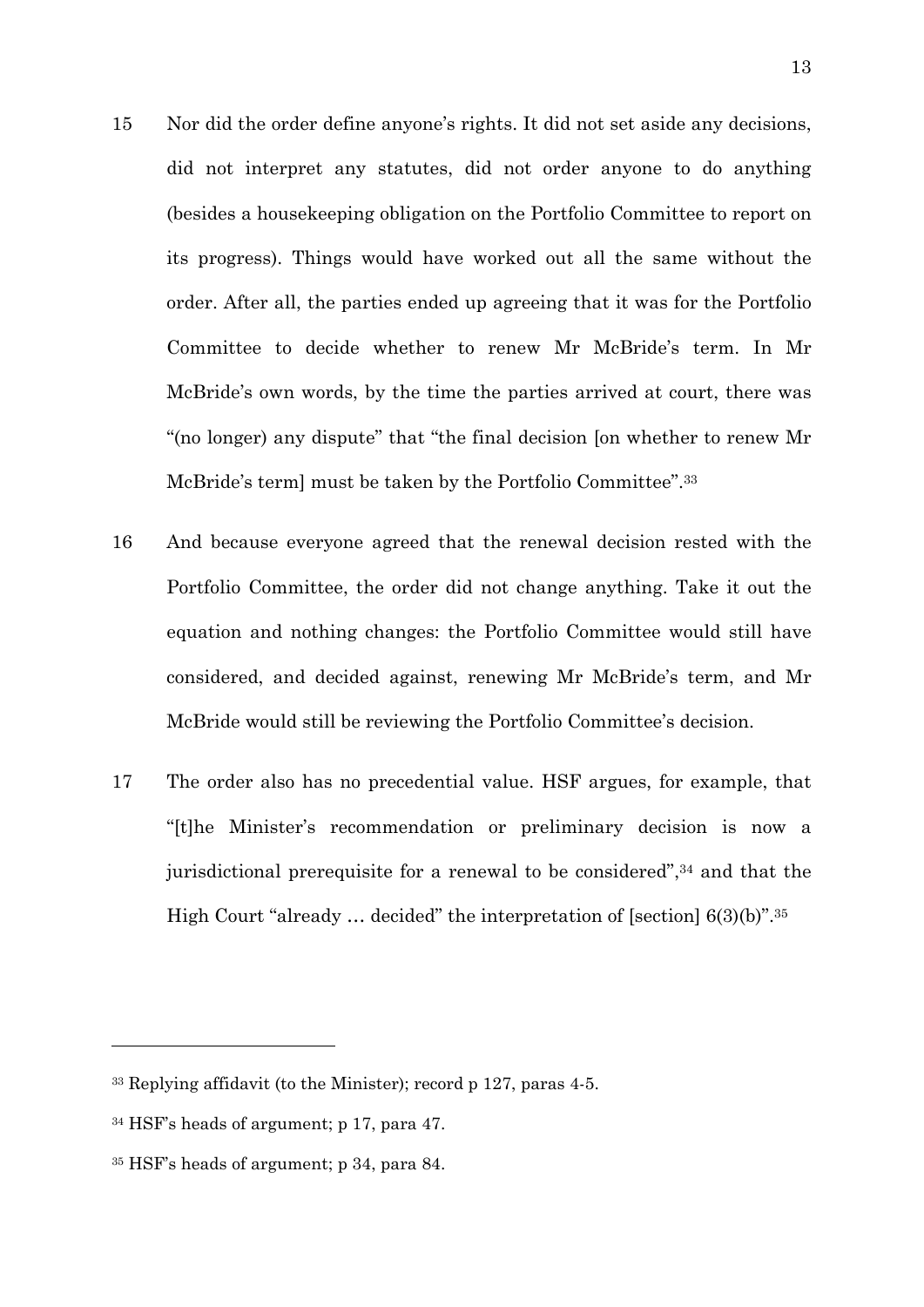- 18 The order does no such thing. From the start, Mr McBride asked that the Portfolio Committee be the one to decide renewal.36 That wasn't some hard-fought concession negotiated on the courtroom steps. It was Mr McBride's case all along. In his founding affidavit, Mr McBride made it clear—again<sup>37</sup> and again<sup>38</sup> (and again<sup>39</sup>)—that "[the decision to renew his term] must be taken by [the Portfolio Committee]".40 What Mr McBride did not want was for the Minister to make the final decision. That's what he got.
- 19 The High Court's order does not endorse Mr McBride's interpretation of the Act. It does not even mention the Act, let alone finally "decid[e]" the proper interpretation of section  $6(3)(b)$ .<sup>41</sup> There's an easy fix if HSF disagrees with Mr McBride framed his case: HSF can challenge the Act in

<sup>36</sup> Notice of motion; record p 2.

 $37$  Founding affidavit; record p 10, para 14 ( $\degree$ I submit that whether my appointment is renewed is a decision that can only be taken by the Portfolio Committee").

<sup>38</sup> Founding affidavit; record p 10, para 16 ("I emphasise that I accept that I have no right to have my appointment renewed, nor any guarantee that the employment contract will be renewed.").

<sup>39</sup> Founding affidavit; record p 19, para 31 ("[P]roperly construed it is the Portfolio Committee (as part of Parliament and being the body that decides whether to appoint the Executive Director) that is vested with the power to determine whether to renew the appointment of the Executive Director.").

<sup>40</sup> Founding affidavit; record p 8, para 9,

<sup>41</sup> HSF's heads of argument; p 34, para 84.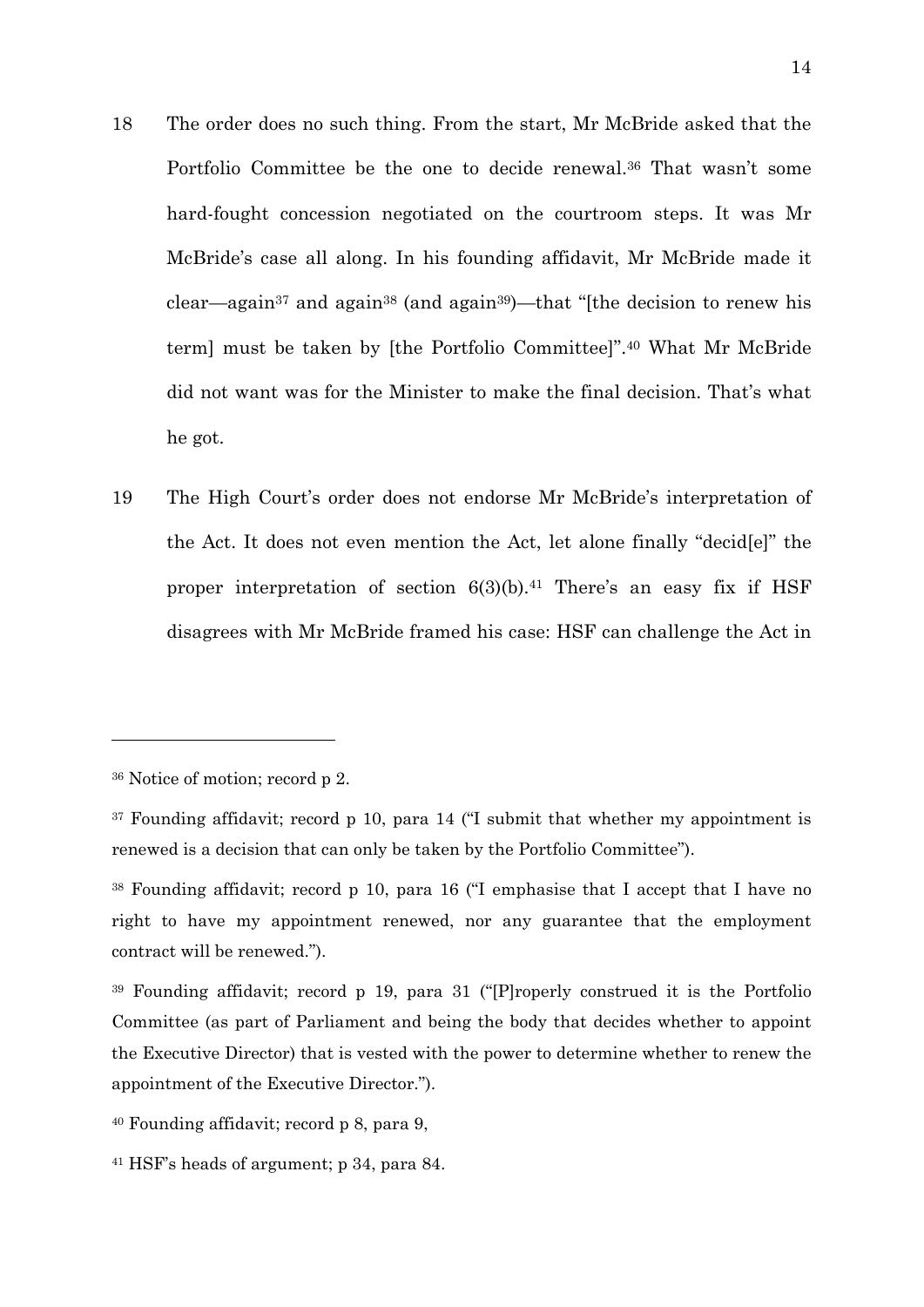fresh proceedings, or raise these arguments in the pending review. The High Court's order does not stand in HSF's way.

- 20 The order recorded that the Portfolio Committee intended to make a decision. The Portfolio Committee later did just that. If the Portfolio Committee's decision was unlawful—for the reasons Mr McBride says in his pending review, or because, as HSF argues, section 6(3)(b) reserves renewal for the incumbent—then the proper avenue to challenge the decision is in the pending review. These are not technical arguments for their own sake; they go to the core of our party-driven adversarial system.42
- <span id="page-14-0"></span>21 This also means that the High Court's order is not appealable. To be appealable, an order must be "definitive of the rights of the parties" and must grant "definite and distinct relief".43 The High Court's order did none of those things. It did not define Mr McBride's rights, did not interpret section 6(3)(b) of the Act, and did not order the Portfolio Committee to make a decision. The High Court's order, in short, made no difference.

<sup>42</sup> *Geldenhuys* (note [5\)](#page-2-2) at 441 ("(C)ourts of Law exist for the settlement of concrete controversies and actual infringements of rights, not to pronounce upon abstract questions, or to advise upon differing contentions, however important.").

<sup>43</sup> *Zweni v Minister of Law and Order* 1993 (1) SA 523 (A) at 532H-533B.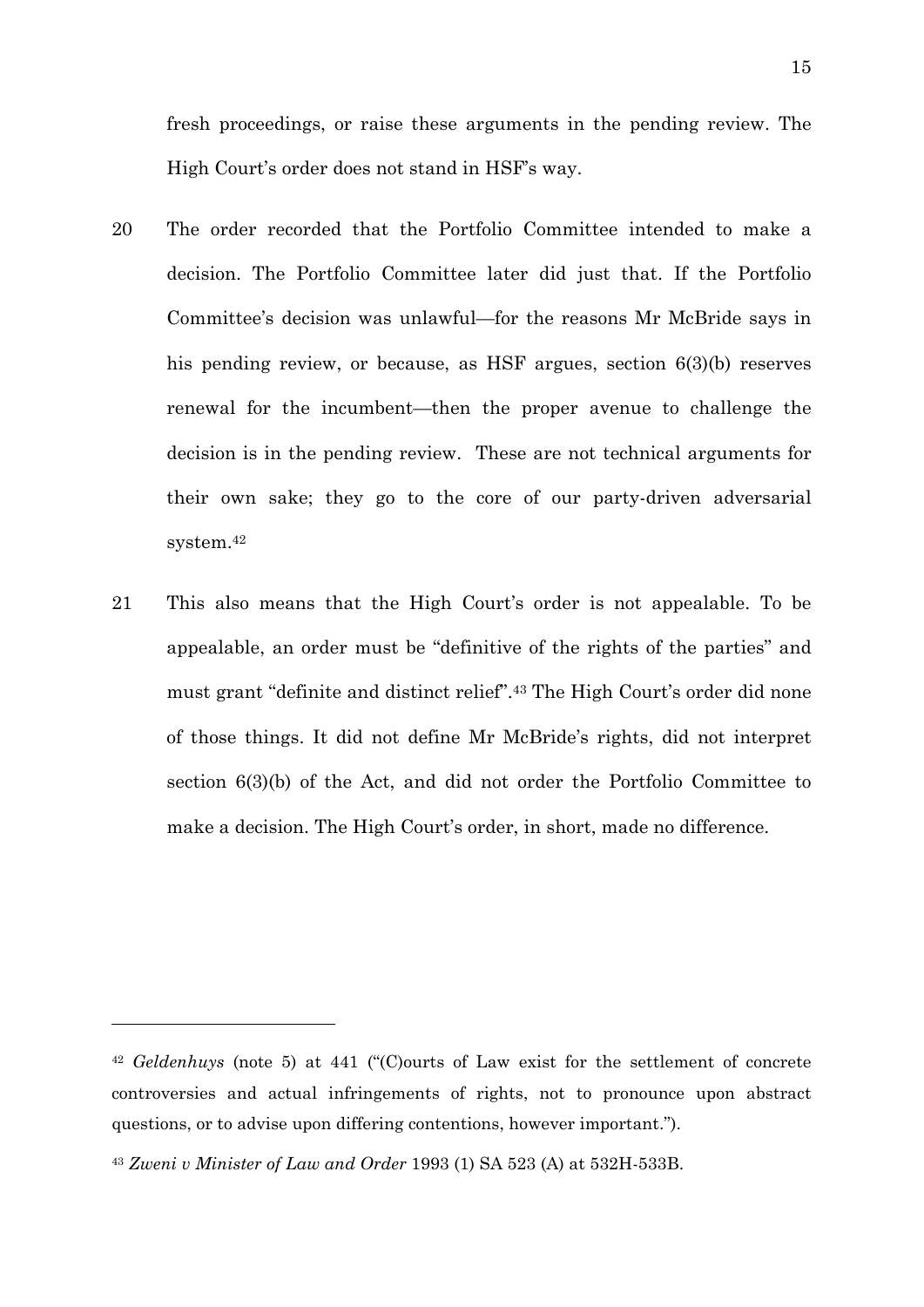- 22 If a court order makes no difference, it cannot be "definitive of the rights of the parties" nor grant "definite and distinct relief".44 This Court recently dismissed an appeal because it had "no direct effect on the final issue" in the case.45 Just so here.
- 23 The appeal will also have no practical effect.46 Just last year, this Court sounded a unanimous caution against judicial temptation "to decide an issue that may be of academic interest and the decision sought will have no practical effect or result."47 This is surely one of those appeals.
- 24 To be sure, HSF's constitutional arguments about IPID's independence and the separation of powers may be interesting—"important", even.48 But congested courts are not there to "decide issues of academic interest only."49 None of this is new; a century ago, this Court cautioned against appeals for the sake of "pronounc[ing] upon abstract questions, or to

<span id="page-15-0"></span>-

<sup>44</sup> *Zweni* (note [43\)](#page-14-0) at 532H-533B.

<sup>45</sup> *Crockery Gladstone Farm v Rainbow Farms (Pty) Ltd* 2019 JDR 0910 (SCA) at paras 4-5 (citing *Zweni* (note [43\)](#page-14-0)).

<sup>46</sup> Under section 16(2)(a) of the Superior Courts Act 10 of 2013, this Court may dismiss an appeal "[w]hen at the hearing of an appeal the issues are of such a nature that the decision sought will have no practical effect or result".

<sup>47</sup> *President of the Republic of South Africa v Democratic Alliance* 2018 JDR 0765 (SCA) at para 17.

<sup>48</sup> *Geldenhuys* (note [5\)](#page-2-2) at 441.

<sup>49</sup> *Legal Aid South Africa v Magidiwana* 2015 (2) SA 568 (SCA) at para 2 (leave to appeal dismissed in *Legal Aid South Africa v Magidiwana* 2015 (6) SA 494 (CC)).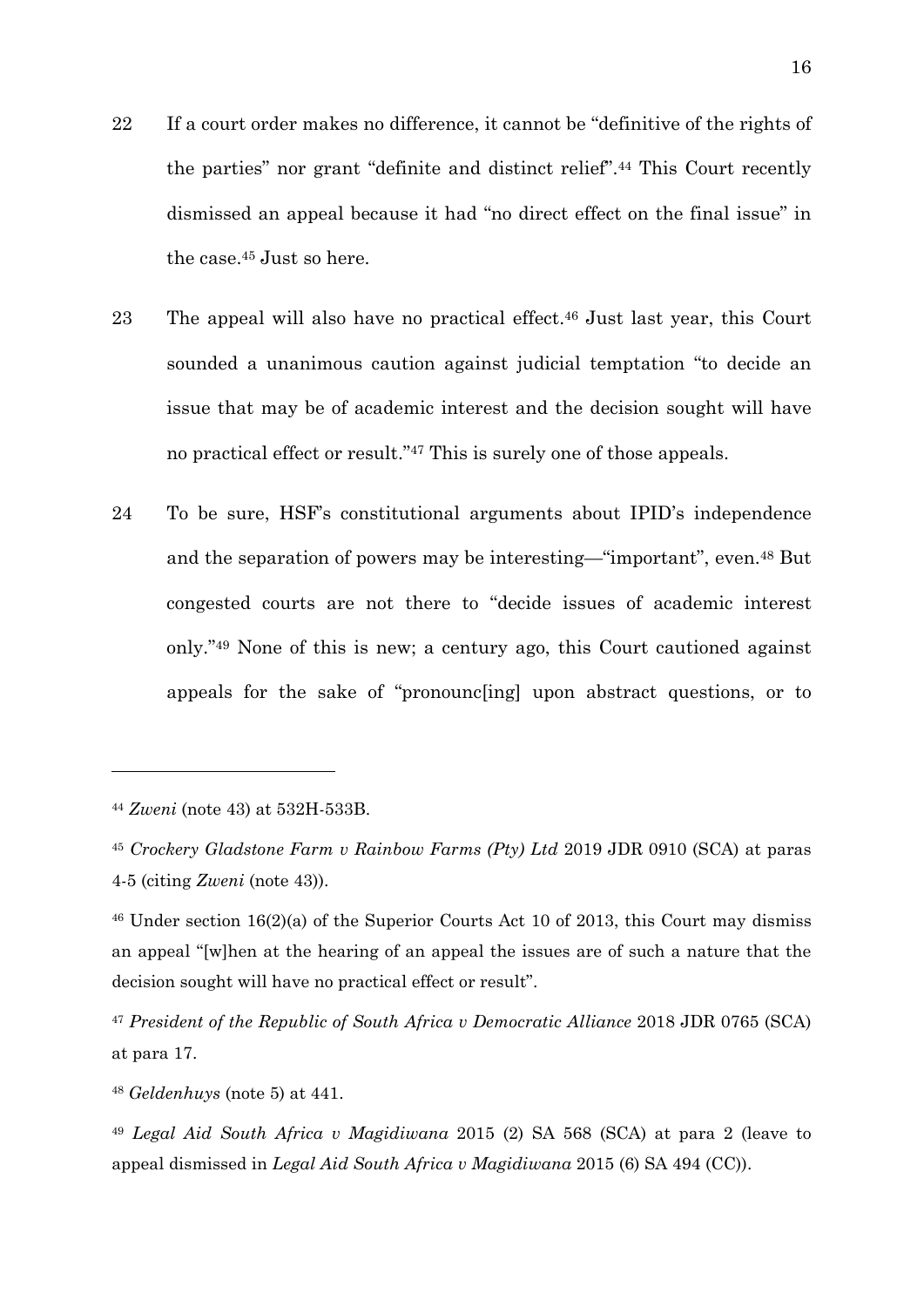advise upon differing contentions, however important."50 This is not only about avoiding a "dissipation of scarce judicial resources"—important as that is—but is "fundamental in the conception of the function of the court".51

- <span id="page-16-0"></span>25 It is not enough that an appeal will have some general public importance or will answer questions that may, someday, be worth answering. Rather, an appeal must "[affect] the position between the parties to the present dispute."52 That is why, to use this Court's words, "[o]nce the parties have disposed of all disputed issues by agreement inter se, it must logically follow that nothing remains for a court to adjudicate upon and determine … [and] as a matter of principle there is no discretion for this court to exercise under s  $16(2)(a)(i)$  of the Superior Courts Act]."<sup>53</sup>
- 26 This appeal won't affect the parties "to the present dispute."54 Whichever way the appeal goes, the Portfolio Committee's decision not to renew Mr McBride's term stands unless it is set aside in the pending review entirely separate litigation. Indeed, the *Oudekraal* rule stands in the way

<sup>50</sup> *Geldenhuys* (note [5\)](#page-2-2) at 441.

<sup>51</sup> *Director-General Department of Home Affairs v Mukhamadiva* 2013 JDR 2860 (CC) at paras 34 and 39.

<sup>52</sup> *SA Metal Group (Pty) Ltd v ITAC* 2017 JDR 0521 (SCA) at para 20.

<sup>53</sup> *Magidiwana* (note [49\)](#page-15-0) at para 22.

<sup>54</sup> *SA Metal Group* (note [52\)](#page-16-0) at para 20.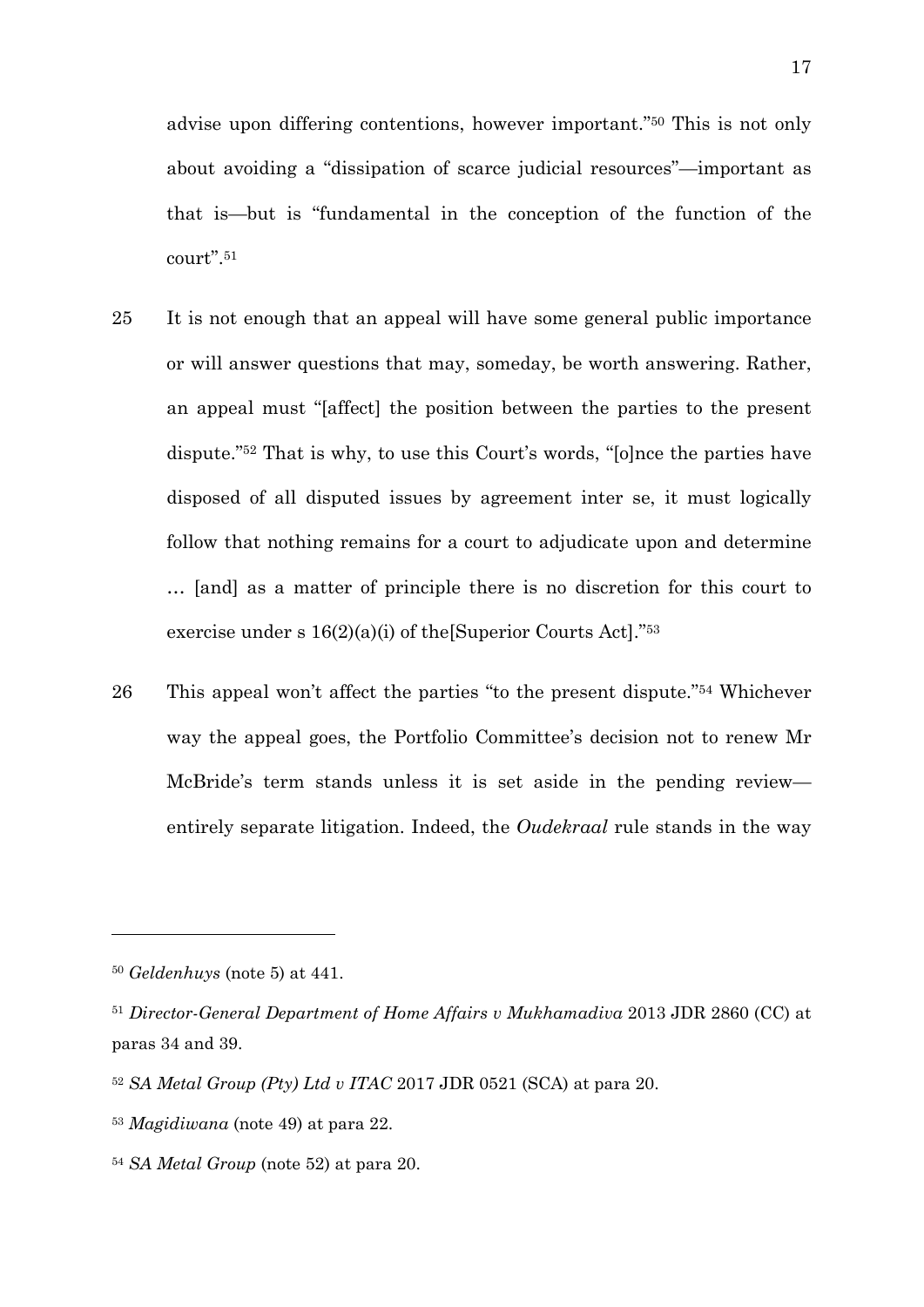of HSF's robust relief: for as long as the Portfolio Committee's decision is extant, this Court cannot renew Mr McBride's term.

- 27 Even a retreat to more modest relief would not give this appeal practical effect. Imagine HSF wins this appeal and asks only that the High Court's order is set aside without any consequential relief. That would take "the present dispute"—that is, Mr McBride's application—back to square one. That is, the "present dispute" would go back to Mr McBride asking for, to paraphrase his notice of motion, a direction that the Portfolio Committee decides, before 28 February 2019, whether to review his appointment as IPID director. Of course, that relief is now long moot; the Portfolio Committee already made its decision.
- 28 The right way to challenge the Portfolio Committee's decision is the pending review. It is there that, to use this Court's words, "the right remedy is sought by the right person in the right proceedings".55 HSF is cited as a party in the review. All the arguments it raises here should properly be raised there. The only difference is this: the review has everything that this case lacks in a live dispute, between adversarial parties, on a properly ventilated record, with the potential of practical effect.

<sup>55</sup> *Oudekraal Estates (Pty) Ltd v City of Cape Town* 2004 (6) SA 222 (SCA) at para 35.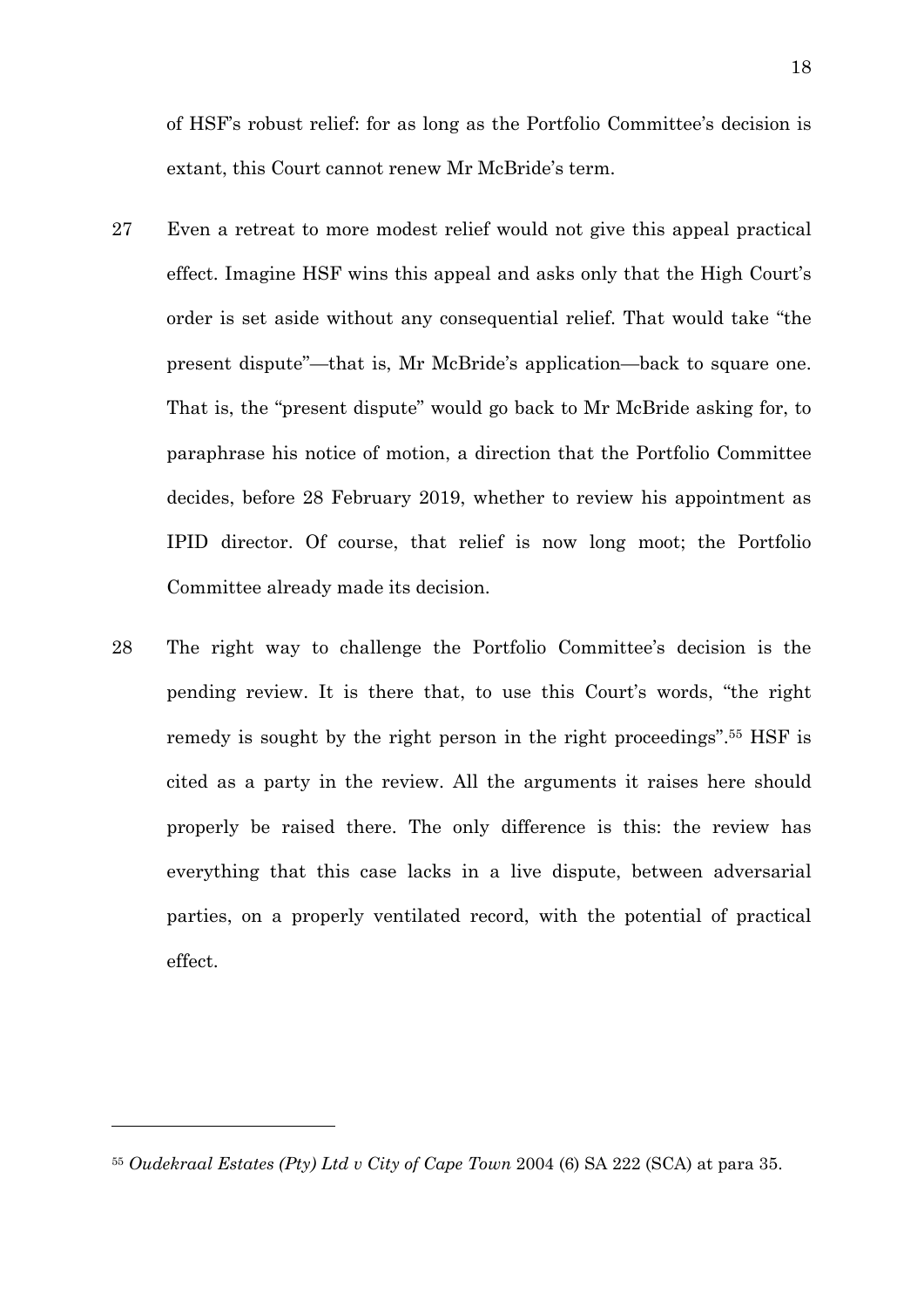- 29 Anticipating the practical difficulties that come with this appeal's extraordinary procedural posture, HSF tries to salvage some practical effect.56
- 30 First, HSF argues that a decision on section 6(3)(b) of the Act will affect Mr McBride's pending review.57 But that is neither a "practical effect", nor one that is "on the facts of [this] particular case … necessary to decide".58 A favourable decision for HSF in this appeal would be, at best, an "advisory opinion[n] on [an] abstract proposition[n] of law."59 To be sure, armed with an advisory opinion, HSF would rush to the review to argue that the Portfolio Committee's decision should be set aside. But there's the rub: even if this Court's decision "remove[s] … the legal underpinning" of the review, $60$  a win for HSF in this appeal does not, just like that, snuff out the review.61 *Oudekraal* blocks that "shortcut".62 The review is entirely separate litigation, and courts generally do not decide issues solely for their one-step-removed effect on separate litigation.

<sup>62</sup> *Kirland* (note 14) at para 68.

<sup>56</sup> HSF's heads of argument; pp 34- 37, paras 84-96.

<sup>57</sup> HSF's heads of argument; p 35, paras 88-89.

<sup>58</sup> *Minister of Justice v Estate Stransham-Ford* 2017 (3) SA 152 (SCA) at para 21.

<sup>59</sup> *National Coalition for Gay and Lesbian Equality v Minister of Home Affairs* 2000 (2) SA 1 (CC) at para 21, note 18.

<sup>60</sup> HSF's heads of argument; p 35, para 89.

 $61$  HSF's heads of argument; p 35, para 89 (predicting that success on appeal would be a "death-knell to review proceedings in their entirety").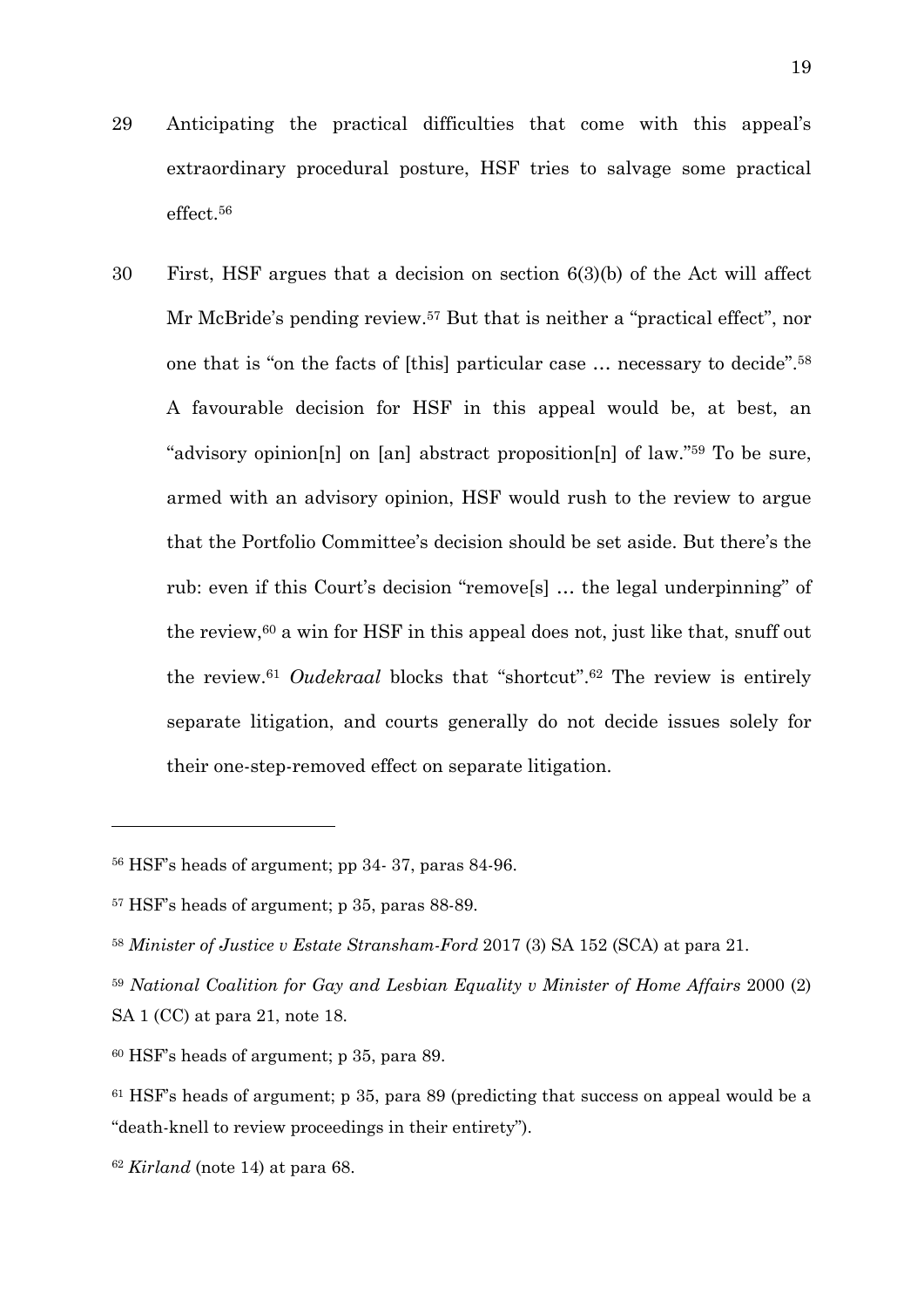- <span id="page-19-0"></span>31 Next, HSF argues that this Court's decision will "guide" future courts on "consent orders … in public law matters" and "provide practical impacts" on "future renewal and appointment of the head of IPID".63 But on HSF's own argument, *Big Five*, *Eke,* and *Buffalo City* are sure enough.64 Nor is it enough for HSF to predict some future usefulness of a decision on section 6(3)(b). That would still amount to an advisory opinion on something best left for a live dispute—unlike in this litigation where, to use the dominus litis' words, "there is (no longer) any dispute."65
- 32 Finally, HSF argues that this appeal still has practical effect because "[the High Court's] unconstitutional interpretation of the IPID Act cannot stand" and because the order "applies an unconstitutional interpretation to the IPID Act … which directs high ranking officials to participate in and implement an unconstitutional process."66 There is no basis for that extraordinary interpretation of the High Court's modest order. In short, the order did not interpret the Act and did not direct anyone to do anything, apart from requiring the Portfolio Committee to report on its progress.

<sup>63</sup> HSF's heads of argument; p 35, para 87.

<sup>64</sup> See, for example, HSF's heads of argument; p 33, para 79 (quoting *Eke v Parsons* 2016 (3) SA 37 (CC) and *Buffalo City Metropolitan Municipality v Asla Construction (Pty) Ltd* 2019 (4) SA 331 (CC)). See also HSF's heads of argument; p 4, para 10 (citing *Airports Company South Africa v Big Five Duty Free (Pty) Ltd* 2019 (5) SA 1 (CC)).

<sup>65</sup> Replying affidavit (to the Minister); record p 127, para 5.

<sup>66</sup> HSF's heads of argument; p 35, para 91.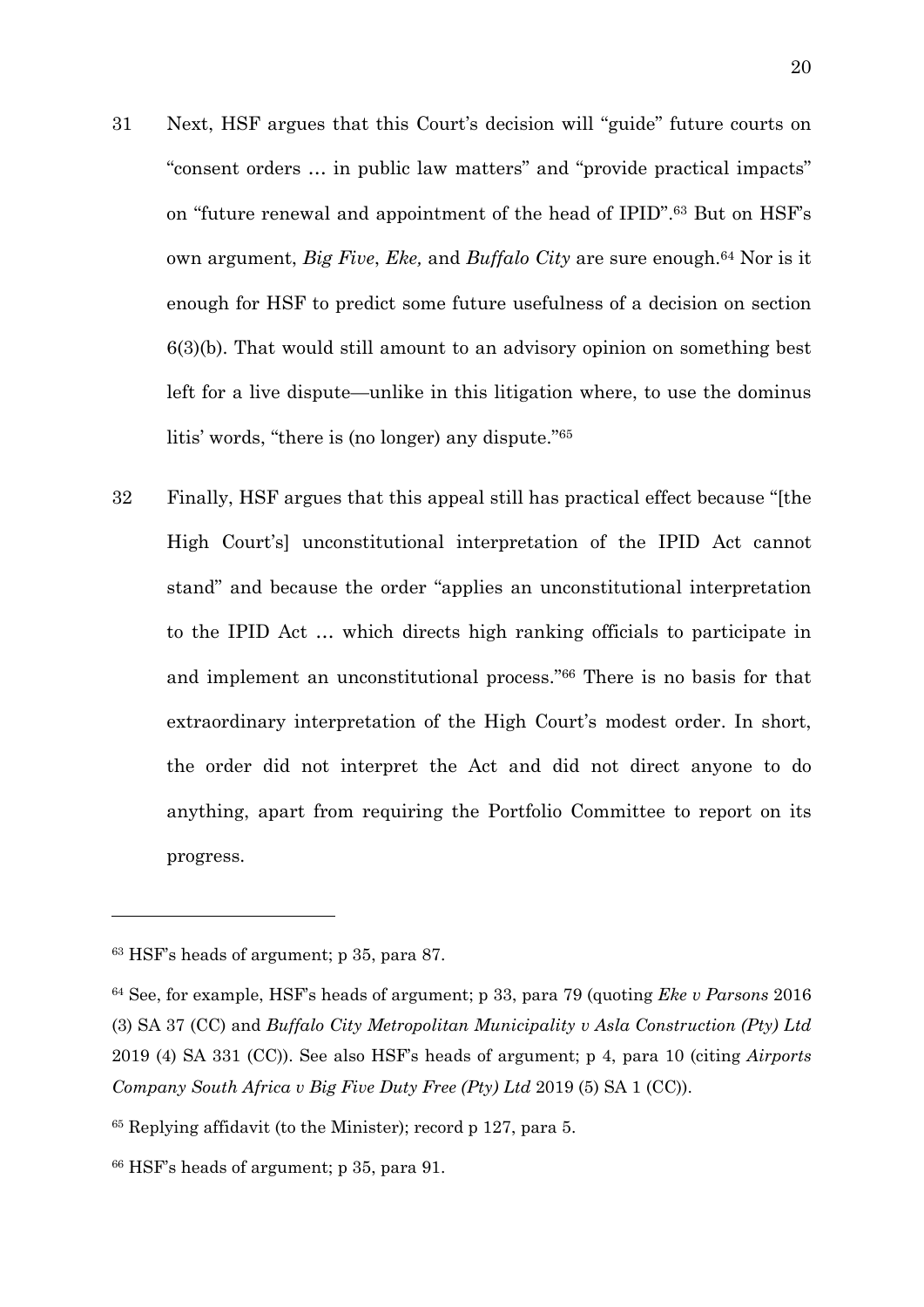- <span id="page-20-1"></span>33 In the end, even if HSF succeeds in this appeal, the position of the parties "will remain unaltered and the outcome, certainly as far as this case is concerned, will be a matter of complete indifference to [them]".67 The interesting debates about renewable terms, international obligations, and the politicization of the National Assembly will, with respect, be just that: interesting debates with no practical effect.
- 34 For these reasons, this Court should dismiss the appeal, either because the High Court's order is not appealable—the dispute between Mr McBride and the respondents being moot—or because the appeal will have no practical effect.

# **HSF'S IRREVOCABLE-OPTION INTERPRETATION OF THE ACT STRAYS FAR FROM STATUTORY TEXT AND CONSTITUTIONAL PRINCIPLE**

<span id="page-20-0"></span>35 Section 6 of the IPID Act says the Minister nominates someone for "appointment" to director. The Portfolio Committee must then confirm or reject the Minister's nomination. If the Portfolio Committee confirms, the Minister's nominee is "appointed" director. Section 6(3)(b) then says: "such appointment is for a term of five years, which is renewable for one additional term only."

<sup>67</sup> *Magidiwana* (note [49\)](#page-15-0) at para 2.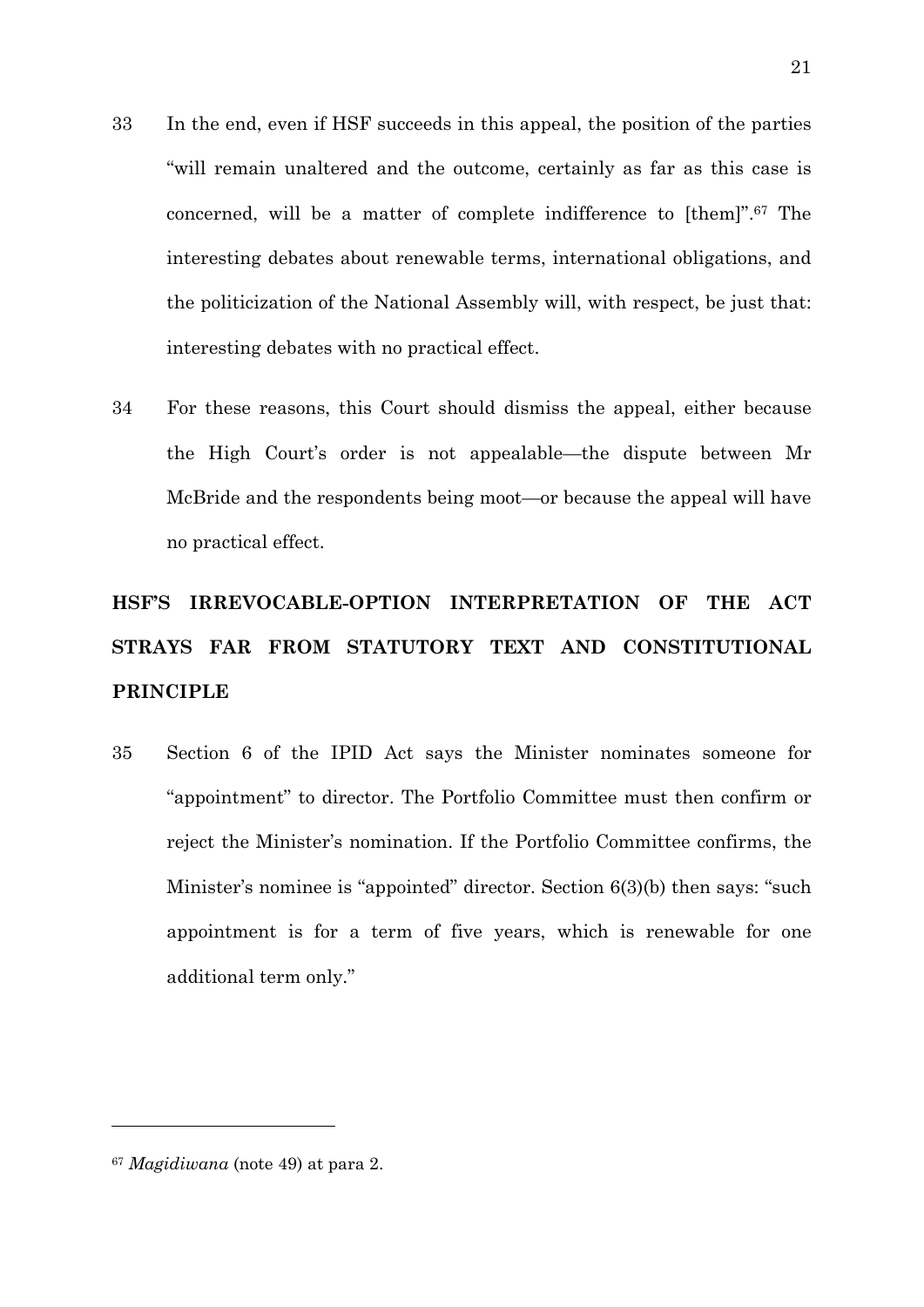- 36 The only sensible reading of section 6(3)(b) is that the power to renew rests with the Portfolio Committee. Arguing against text and plain meaning, HSF says we should read the passively voiced "renewable" as granting an incumbent director an irrevocable option to renew his own term
- 37 HSF tries this line of reasoning to bridge the wide gap between the text of section  $6(3)(b)$  and its irrevocable-option interpretation:
	- IPID needs to be independent from political interference.<sup>68</sup>
	- A renewable term may expose an IPID director to political interference.69
	- The National Assembly and its committees, like the executive, are "political bod[ies]".70
	- To avoid political interference from political bodies, "renewable" in section 6(3)(b) should be interpreted as "renewable by the incumbent".71

<sup>68</sup> See, for example, HSF's heads of argument; p 21, para 53.

<sup>69</sup> See, for example, HSF's heads of argument; p 26, para 57.

<sup>70</sup> See, for example, HSF's heads of argument; p 19, para 51.

<sup>71</sup> See, for example, HSF's heads of argument; p 27, para 64.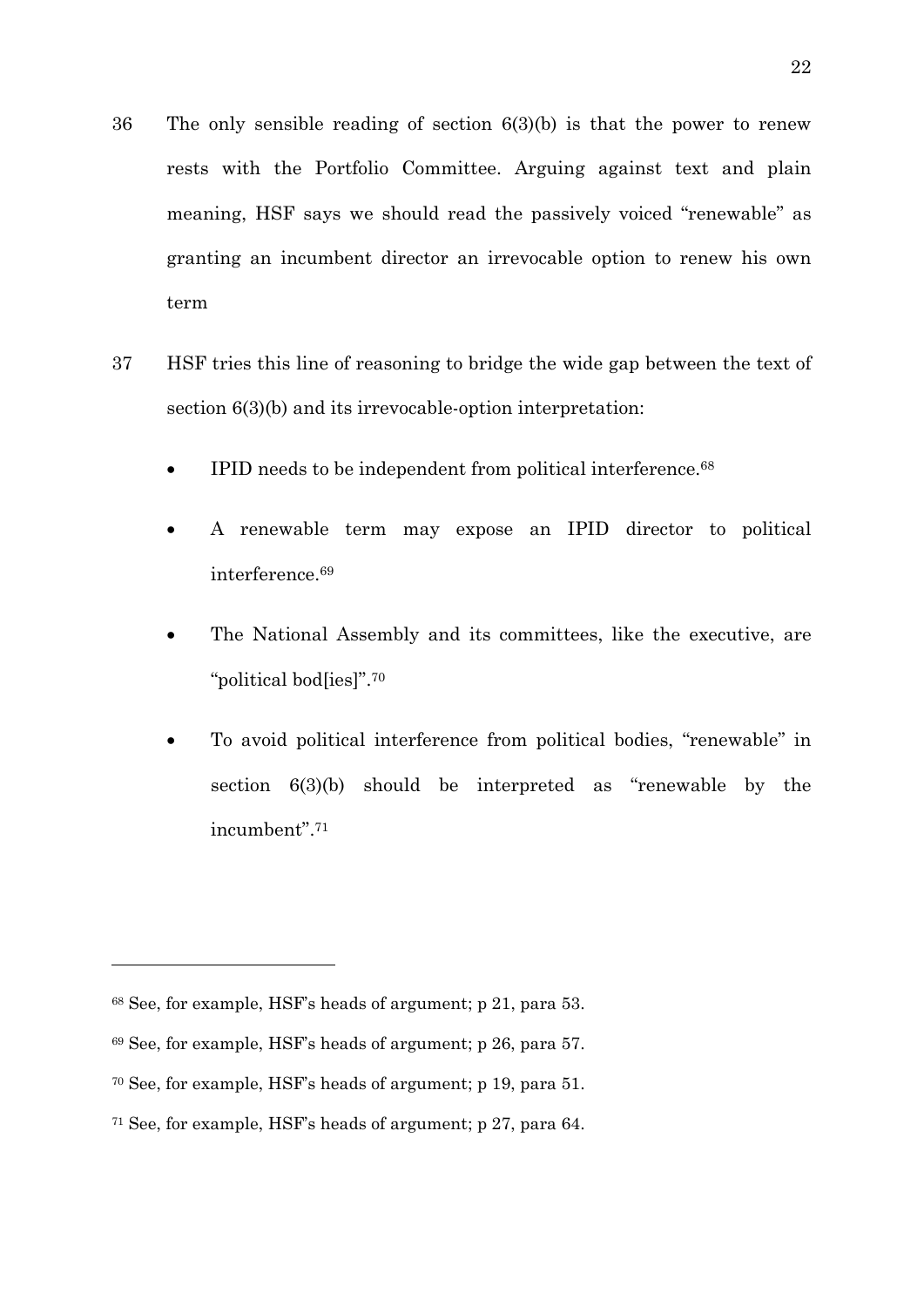- 38 HSF does not argue that section 6(3)(b) is unconstitutional for giving IPID's director a renewable term. HSF instead tries to use *Hyundai* to reach an interpretive half-measure: section 6(3)(b) should be interpreted so that the incumbent director is the one who decides whether to renew his own term. This reduces HSF's case on renewable terms to renewable terms are bad, but not that bad if the incumbent gets to do the renewing. In this way, HSF interprets away the actual text of section 6(3)(b) to give the incumbent an irrevocable option to renew his term.
- 39 Of course, not even Mr McBride framed this case that way. From the getgo, Mr McBride accepted that he had no right to a renewed term, but that the decision rested with the Portfolio Committee.72

<sup>72</sup> A few examples:

- Founding affidavit; record p 8, para 9 ("The decision whether to renew the appointment of the Executive Director is not one that the Minister is empowered to take. It is a decision that must be taken by the National Assembly's Portfolio Committee on Police").
- Founding affidavit; record p 10, para 14 ("I submit that whether my appointment is renewed is a decision that can only be taken by the Portfolio Committee").
- Founding affidavit; record p 10, para 16 ("I emphasise that I accept that I have no right to have my appointment renewed, nor any guarantee that the employment contract will be renewed.").
- Replying affidavit (to the Minister); record p 137, para 23.1 ("I accept that, after my term expires, I have no statutory rights or entitlements. However, section 6(3)(b) does entitle me to have the renewal of my term in office considered and determined by the Portfolio Committee.").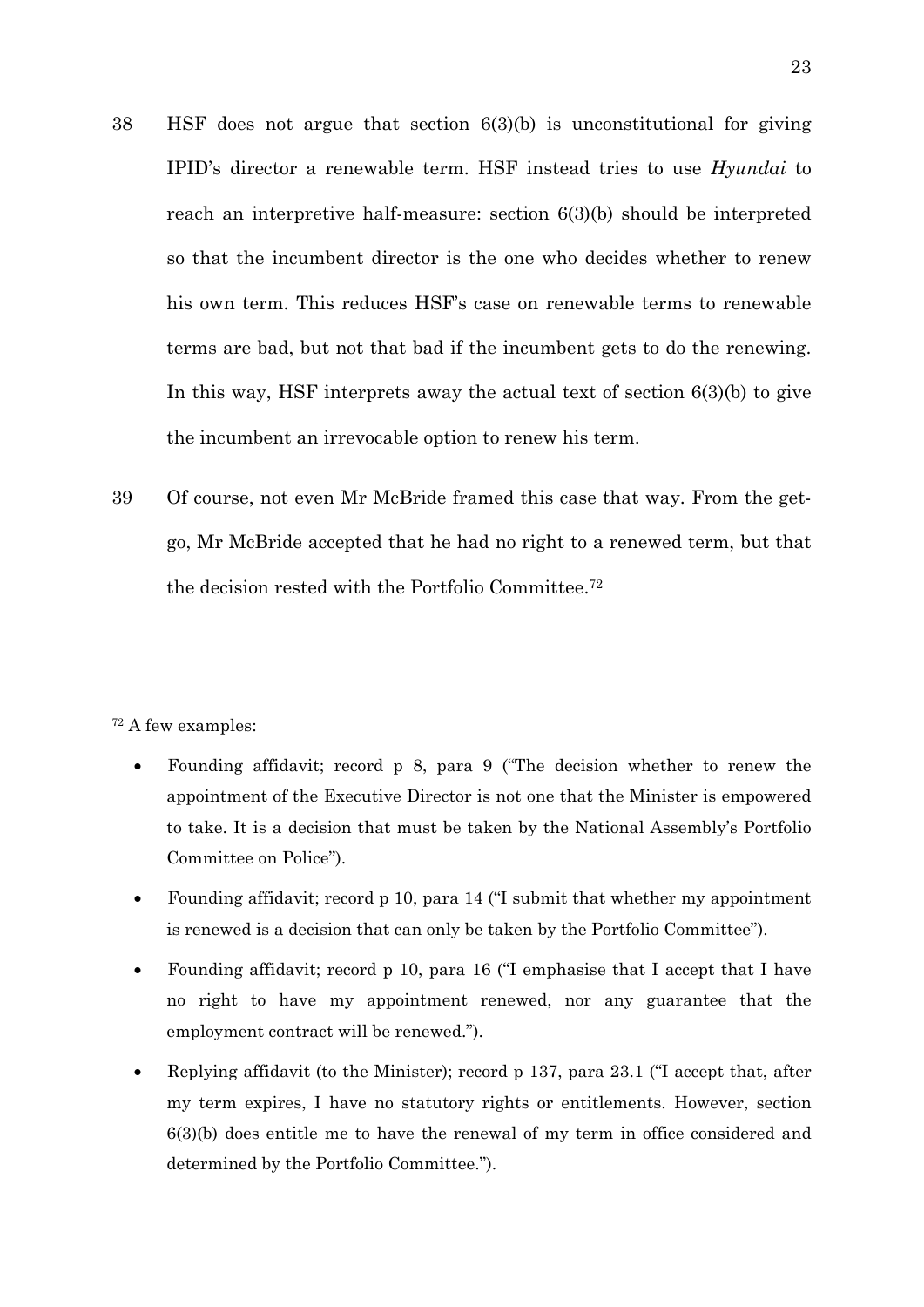<span id="page-23-1"></span>40 Be that as it may, HSF argues, relying on *Hyundai*, that to better promote IPID's independence, section 6(3)(b) must be interpreted as an irrevocable option to renew. *Hyundai* does not do away with statutory text. It is also not a basis to avoid a direct constitutional challenge. For *Hyundai* to apply, an interpretation should not be "unduly strained".73 HSF's interpretation is just that: "unduly strained" and "not viable".74

#### <span id="page-23-2"></span>The text

- <span id="page-23-0"></span>41 Section 6 reads, in relevant part:
	- "6. Appointment of Executive Director
		- (1) The Minister must nominate a suitably qualified person for appointment to the office of Executive Director to head the Directorate in accordance with a procedure to be determined by the Minister.
		- (2) The relevant Parliamentary Committee must, within a period of 30 parliamentary working days of the nomination in terms of subsection (1), confirm or reject such nomination.

<sup>73</sup> *Investigating Directorate: Serious Economic Offences v Hyundai Motor Distributors (Pty) Ltd: In re Hyundai Motor Distributors (Pty) Ltd v Smit NO* 2001 (1) SA 545 (CC) at para 24. See also *Democratic Alliance v Speaker, National Assembly* 2016 (3) SA 487 (CC) at para 33 (rejecting a similar "Hyundai-inspired interpretation" at "not viable").

<sup>74</sup> *Democratic Alliance* (note [73\)](#page-23-2) at para 33.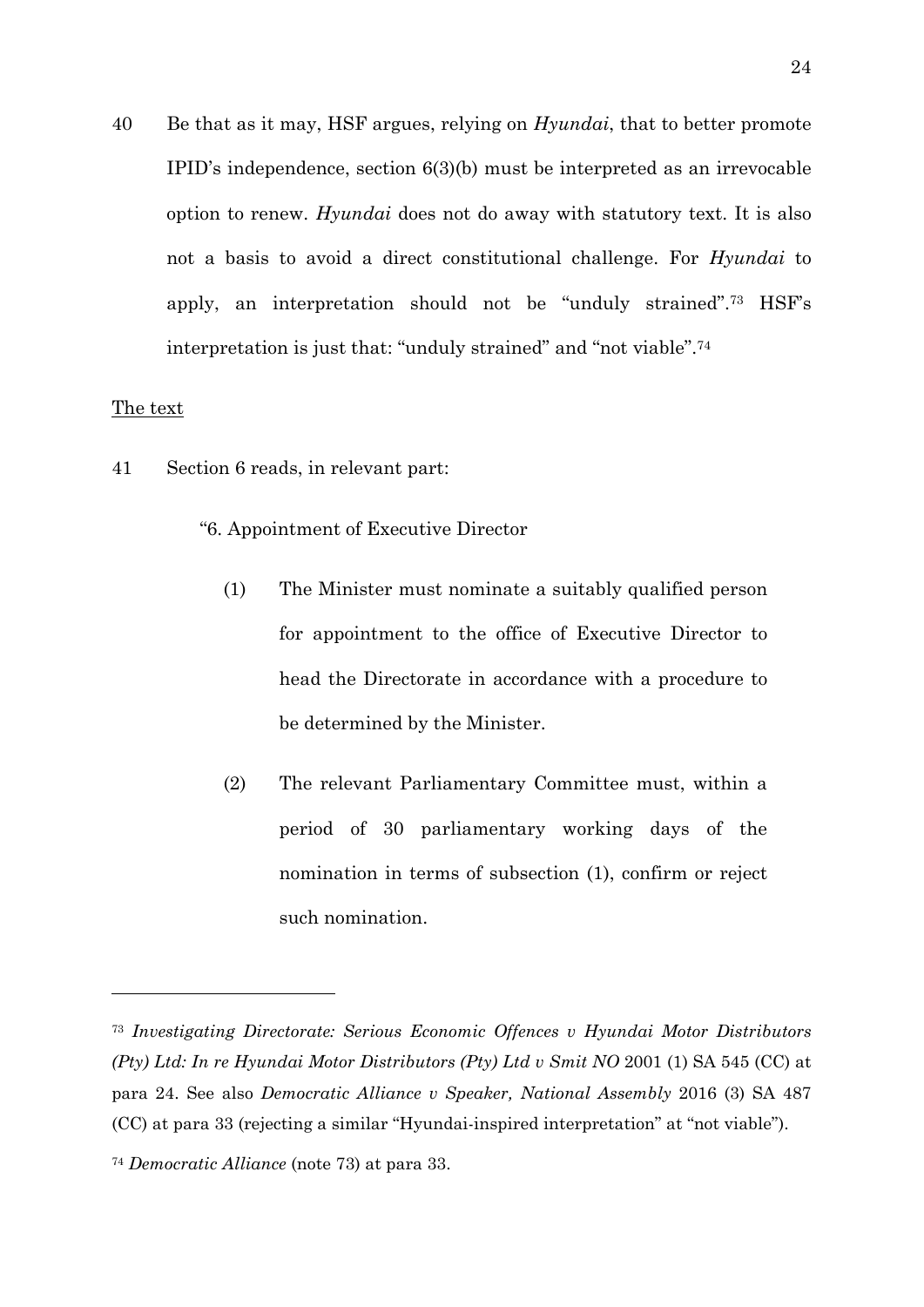(3) In the event of an appointment being confirmed-

(a) …

<span id="page-24-0"></span>(b) such appointment is for a term of five years, which is renewable for one additional term only."

- 42 It is immediately apparent from subsections (1) and (2) that the Minister and the Portfolio Committee have an instrumental role in the appointment of the IPID director. This has two interpretive implications:
	- Parliament never intended the appointment of an IPID director to be absolutely independent from the executive and legislative branches of government. This accords with what the Constitutional Court requires of independent institutions: adequate independence, not absolute or "insulat[ed]" independence.75
	- Subsection 3(b) refers to "such appointment ..., which is renewable". To any ordinary-meaning ear, the use of "such appointment" can mean only one thing: what is being renewed is the appointment referred to in subsections (1) and (2)—that is, the appointment made on the Minister's recommendation, confirmed by the Portfolio Committee. "[S]uch" means the renewal process must mirror the appointment process.

<sup>75</sup> *Glenister v President of the Republic of South Africa* 2011 (3) SA 347 ("*Glenister II*") at para 216.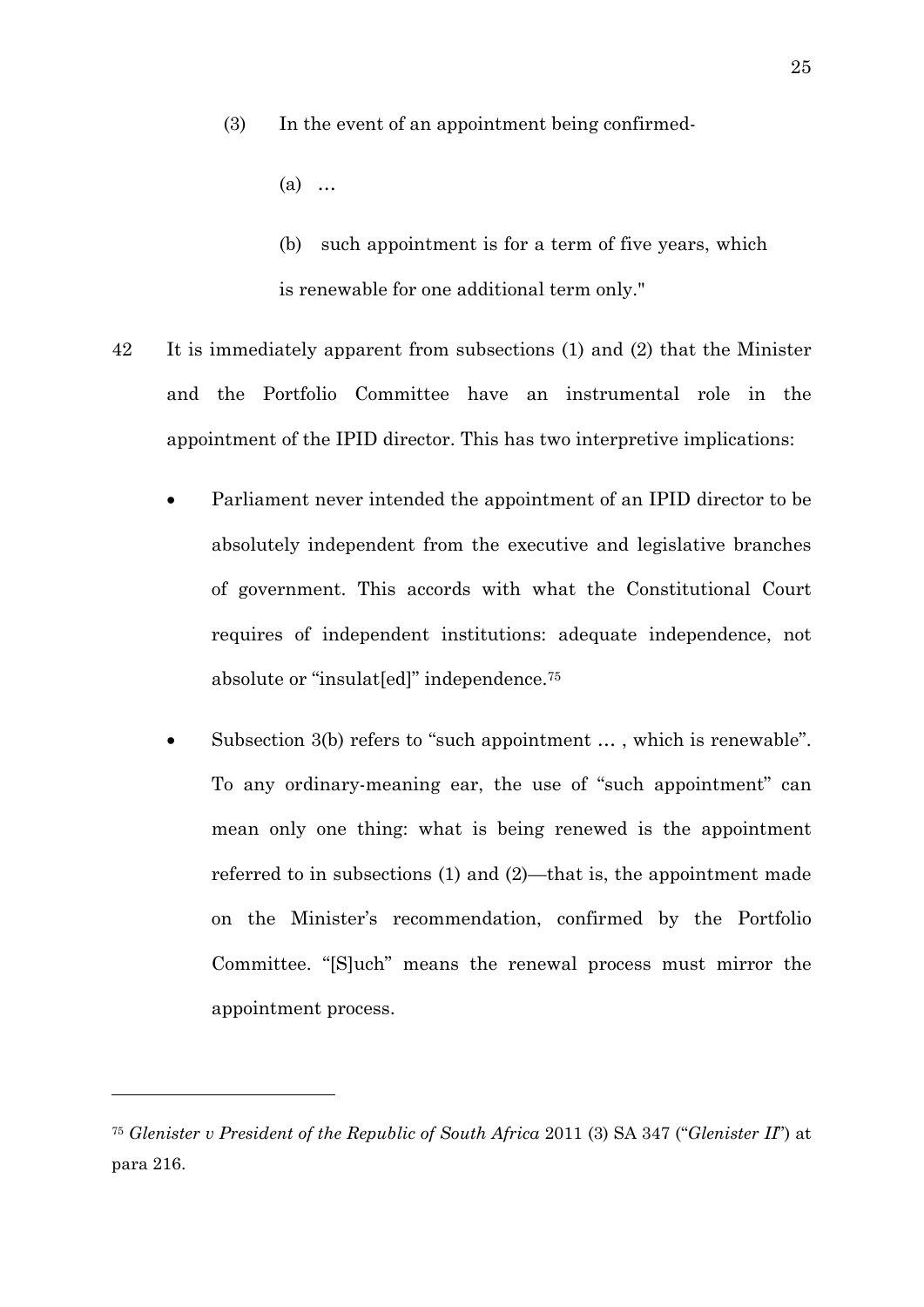<span id="page-25-1"></span>43 HSF's irrevocable-option interpretation places far too much interpretive faith in section 6(3)(b)'s passive voice. But Parliament does not "hide elephants in mouseholes".76 Had Parliament intended to give the IPID director an irrevocable option to renew his term it would have said so. Indeed, had that been Parliament's intention, there would have been much simpler way to go about it: just give the IPID director a single term of ten years. It makes no sense for Parliament to instead have meant one five-year term, with the option of another five years.

#### The context and purpose

<span id="page-25-2"></span><u>.</u>

<span id="page-25-0"></span>44 Constitutional purpose and design also stack against HSF's interpretation. In HSF's view, the Minister and the Portfolio Committee should play no role at all in renewing the IPID director's term.<sup>77</sup> Everyone agrees that IPID must be independent. But the point is to insulate IPID from the executive. The statute's current design fully achieves that purpose. Instead of detracting from independence, Parliament's multiparty system protects and safeguards IPID's independence. Parliamentary oversight also brings needed "political accountability."78

<sup>76</sup> *Whitman v. American Trucking Assns., Inc.*, 531 U.S. 457, 468 (2001).

<sup>77</sup> See, for example, HSF's heads of argument; p 27, para 64.

<sup>78</sup> *Glenister II* (note [75\)](#page-24-0) at para 216. See also *Helen Suzman Foundation v President of the Republic of South Africa* 2015 (2) SA 1 (CC) at para 18.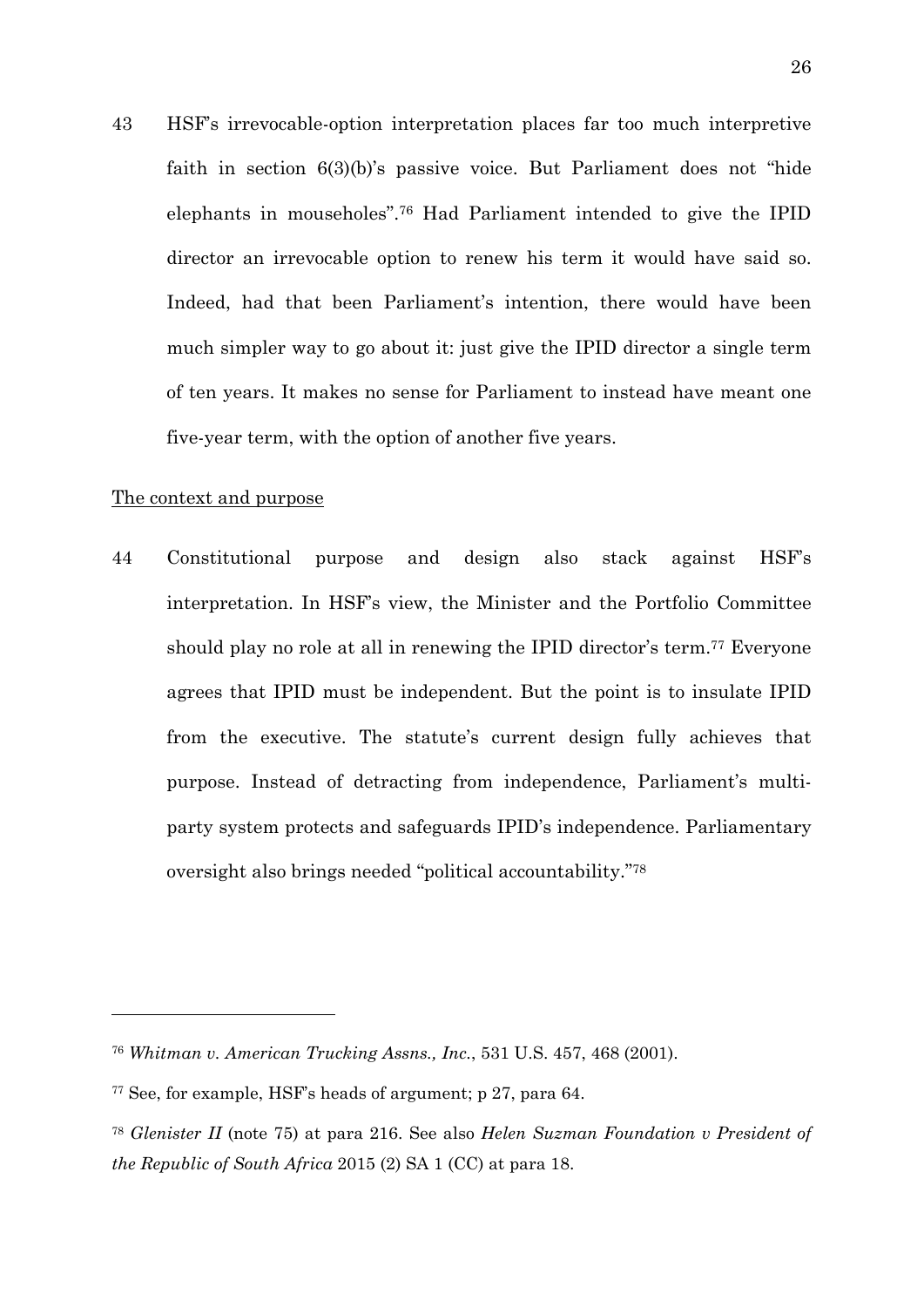45 To be sure, the *Glenister II* held that the head of the Hawks should be protected from "management" by "political actors".79 But *Glenister II* said that about the executive, not Parliament. Quite the opposite of lumping together Parliament and the executive as the same bunch of "political actors" *Glenister II* makes clear that Parliament is the vehicle through which independence from the executive is assured and guaranteed:<sup>80</sup>

> "We appreciate that Parliament is unlikely to ignore its oversight role. But the provisions are nowhere designed to afford it as active an involvement in the functioning of the DPCI as that of the Ministerial Committee. In addition, the Ministerial Committee and the head of the DPCI have power to determine what the reports to Parliament contain. This is a significant power, which may weaken the capacity of Parliament to ensure a vigorously independent functioning DPCI."

46 From its start, the separation of powers has distinguished between the executive and legislative branches of government.81 So too from our Constitution's start.<sup>82</sup> Even if a political party has sway in both, the line

<u>.</u>

<sup>82</sup> *Ex parte Chairperson of the Constitutional Assembly: In re Certification of the Constitution of the Republic of South Africa* 1996 (4) SA 744 (CC) at paras 108-109.

<sup>79</sup> *Glenister II* (note [75\)](#page-24-0) at para 216.

<sup>80</sup> *Glenister II* (note [75\)](#page-24-0) at para 242.

<sup>81</sup> Charles de Secondat, Baron De Montesquieu, *The Spirit of the Laws* (1748).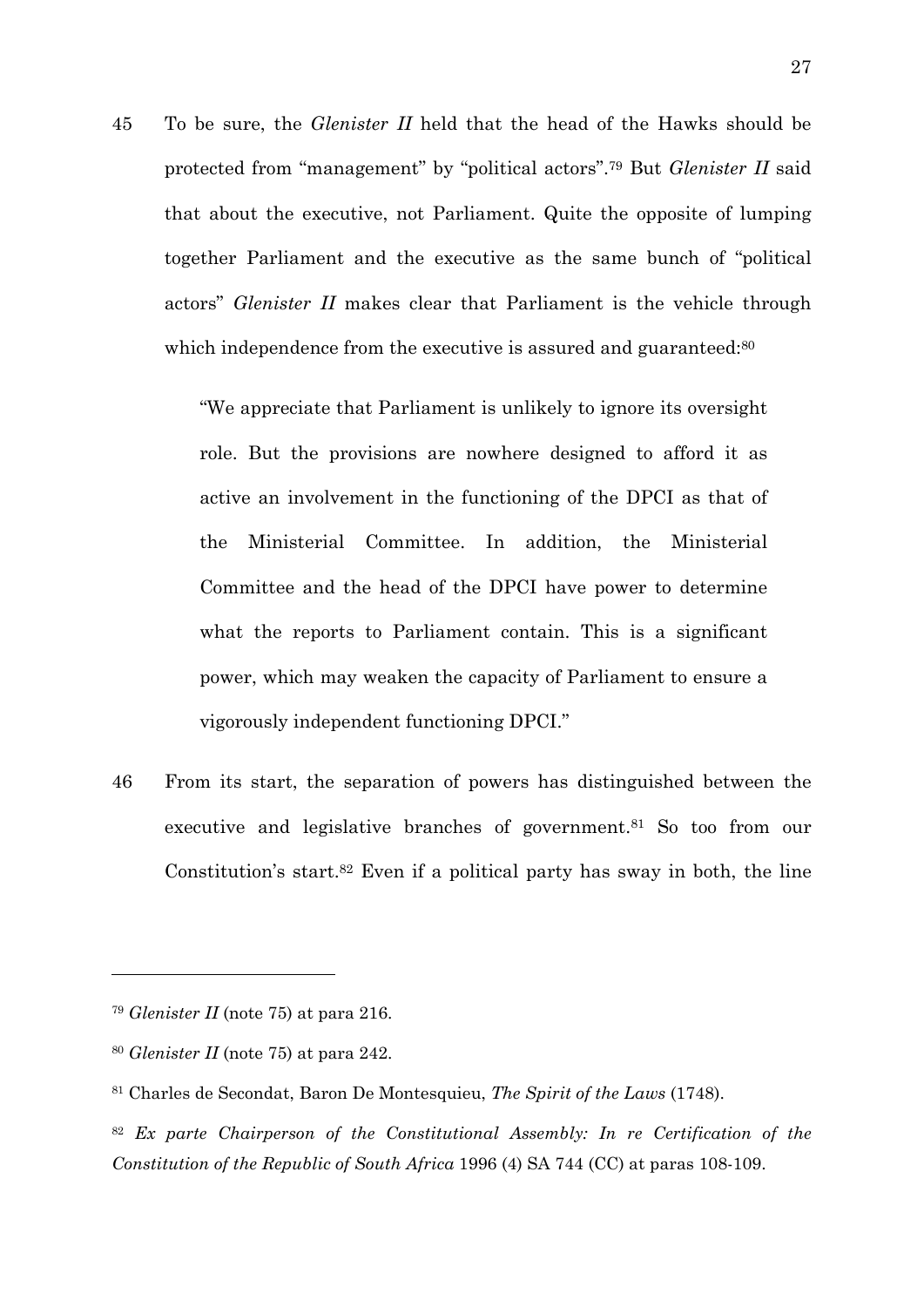between the executive and the legislature cannot be so quickly erased, as *Glenister II* itself teaches:<sup>83</sup>

"Under our constitutional scheme, Parliament operates as a counter-weight to the executive, and its committee system, in which diverse voices and views are represented across the spectrum of political views, assists in ensuring that questions are asked, that conduct is scrutinised and that motives are questioned."

47 Indeed, the take-home point from *Glenister II* is that *more* parliamentary oversight is the best medicine for independence, precisely because Parliament is, in our system of government, the counter-weight to executive power:84

> "Parliament's powers are insufficient to allow it to rectify the deficiencies of independence that flow from the extensive powers of the Ministerial Committee. This diluted level of oversight, in contrast to the high degree of involvement permitted to the Ministerial Committee in the functioning of the Directorate, cannot restore the level of independence taken at source."

<sup>83</sup> *Glenister II* (note [75\)](#page-24-0) at para 241.

<sup>84</sup> *Glenister II* (note [75\)](#page-24-0) at para 241.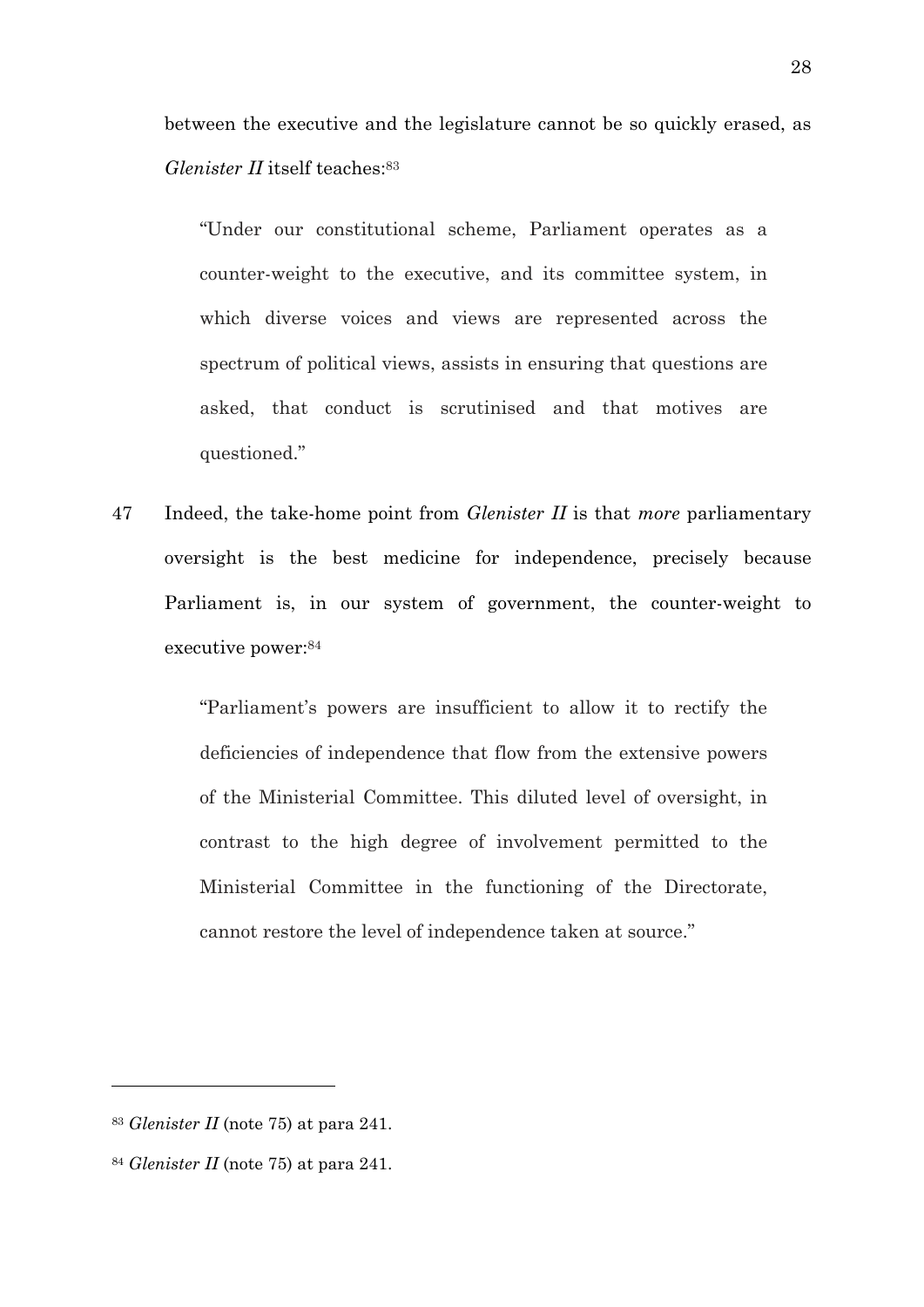48 A few years later, and about this very Act, the Constitutional Court repeated its lesson that the *absence* of parliamentary oversight is a bad thing:85

> "It is axiomatic that public servants are government employees. They are beholden to government. They operate under government instructions and control. The authority to discipline and dismiss them vests in the relevant executive authority. This does not require parliamentary oversight. To subject the Executive Director of IPID to the same regime is to undermine or subvert his independence. It is not congruent with the Constitution."

- 49 Far from demanding the sort of isolation that HSF advocates, adequate structural independence envisages—requires, even—the National Assembly to be involved in the appointment and removal of the IPID director. Extension is part and parcel of appointment.
- 50 In this way, section 6(3)(b) does more than enough to protect the IPID director from the pressure of politics. After all, the most democratic and most directly accountable branch of government—the National Assembly—is the one that ultimately decides whether to renew the IPID director's term.

<sup>85</sup> *McBride v Minister of Police* (CCT255/15) [2016] ZACC 30 (dealing with sections  $6(3)(a)$  and  $6(6)$  of the IPID Act).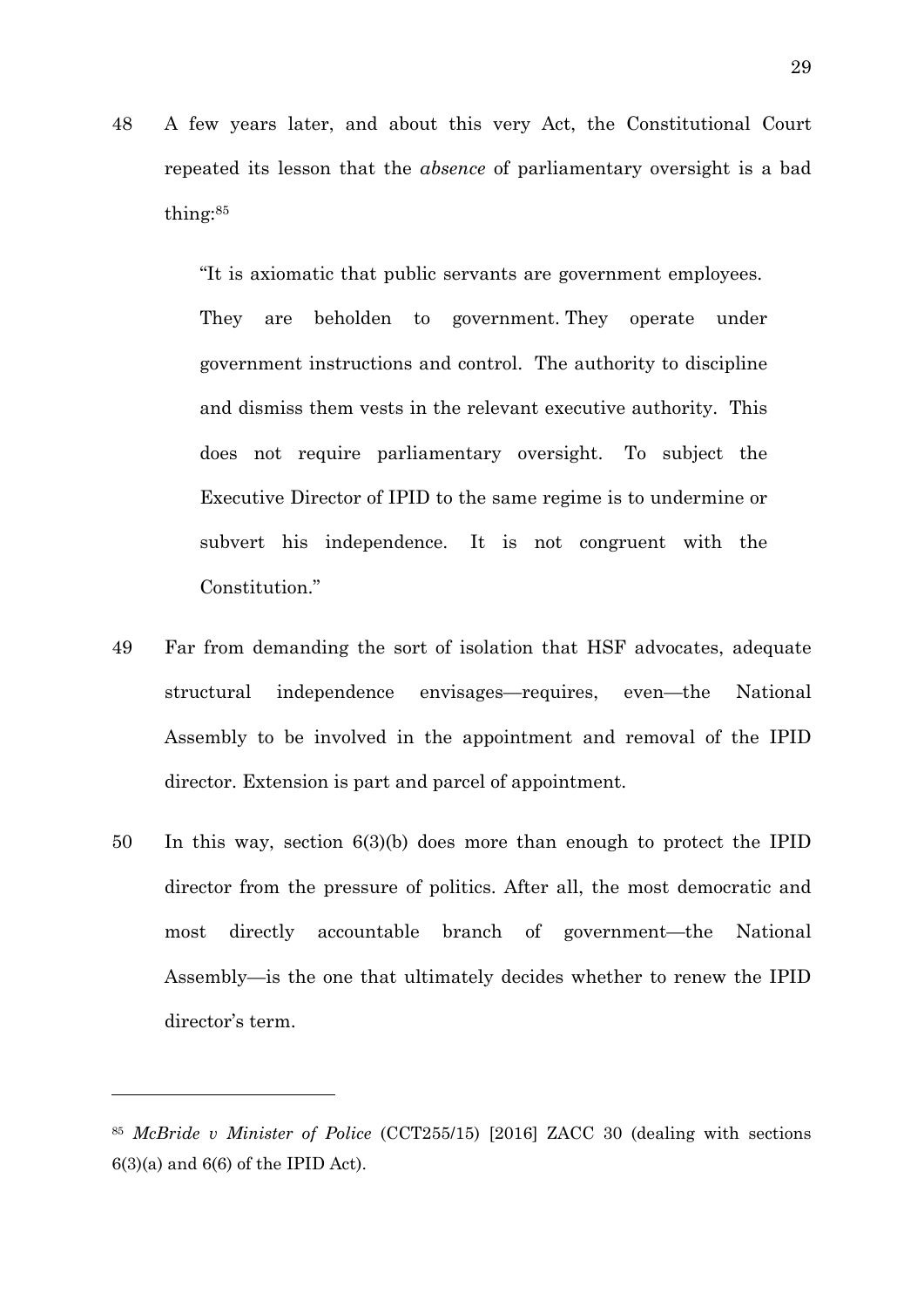- <span id="page-29-1"></span>51 For HSF, the National Assembly and its committees are not good enough. It repeatedly dismisses the National Assembly and the Portfolio Committee because the Committee "comprises majority members of the same political party as the Minister."86 But this Court has already rejected this type of blunt and simple equivalence between members of the National Assembly and the political parties they represent.87
- 52 The Portfolio Committee is, in any event, far from a "political actor". Quite the opposite. The National Assembly is, after all, the only branch of government elected by the People. And as the People's representatives, members of the National Assembly must, as the Constitutional Court has held, put the People before the party.<sup>88</sup>

#### The cases

-

<span id="page-29-2"></span><span id="page-29-0"></span>53 HSF's bad-political-actors logic has no support in any decisions of this Court or the Constitutional Court. HSF relies on the trio of *Glenister II*, *JASA*, and *Helen Suzman*,<sup>89</sup> but they are easily distinguishable because they dealt with terms of office renewable by the executive, not the National Assembly.

 $86$  HSF's heads of argument; p 20, para 51.3; p 21, para 53.

<sup>87</sup> *Chairperson of the Nation Council of Provinces v Malema* 2016 (5) SA 335 (SCA) at para 20.

<sup>88</sup> *United Democratic Movement v Speaker, National Assembly* 2017 (5) SA 300 (CC) at para 79.

<sup>89</sup> *Glenister II* (note [75\)](#page-24-0); *Justice Alliance of South Africa v President of the Republic of South Africa* 2011 (5) SA 388 (CC) ("*JASA*"); *Helen Suzman* (note [78\)](#page-25-2).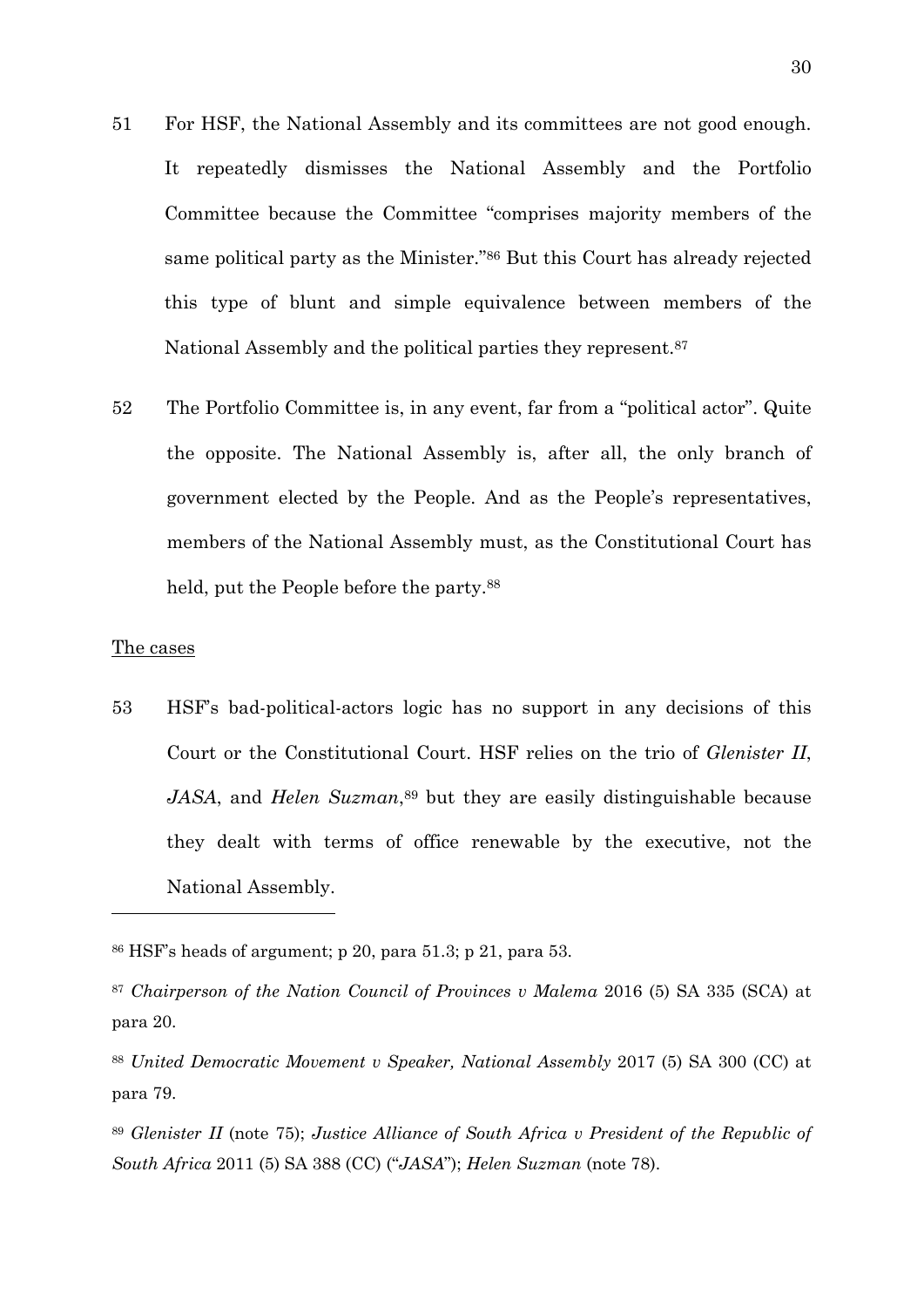• In *Glenister II*, a five-votes-to-four splintered Court held that the Hawks (formally, the Directorate for Priority Crime Investigation) was insufficiently independent. True enough, the majority noted in passing the risks of renewable terms and political pressures.90 But the Court was dealing with a section of the police statute that gave *the Minister*—and the Minister alone—power to extend the term of the Hawks head.91 *Glenister II* is no support for the same result when it is the National Assembly that decides renewal. If anything, *Glenister II* suggests the exact opposite. The majority compared the structural protections offered to the head of the Hawks to its predecessor, the Scorpions. While the President could remove the head of the Scorpions on specified grounds, the National Assembly had a veto.<sup>92</sup> The majority counted the National Assembly's oversight as one of the Scorpion's "special protection[s]" that "served to reduce the possibility that an individual member could be threatened—or could feel threatened—with removal for failing to yield to pressure in a politically unpopular investigation or prosecution."93 In other words, the National Assembly's role in the Scorpions *supported*, not undermined, its independence. This reasoning cannot be squared

<sup>90</sup> *Glenister II* (note [75\)](#page-24-0) at para 223.

<sup>91</sup> Section 17CA(15) of the South African Police Service Act 68 of 1995.

<sup>92</sup> *Glenister II* (note [75\)](#page-24-0) at para 225.

<sup>93</sup> *Glenister II* (note [75\)](#page-24-0) at para 226.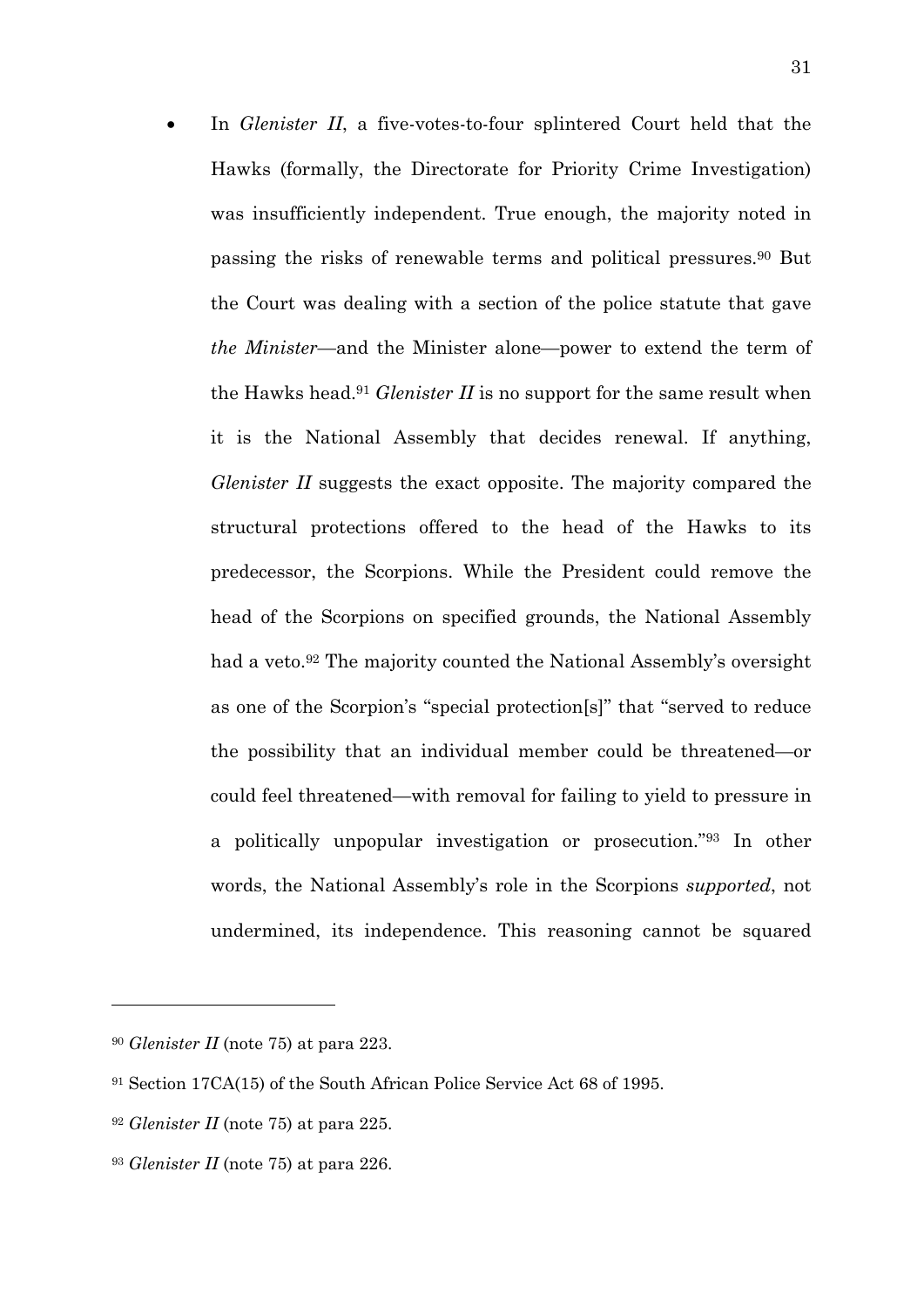with the starting point of HSF's *Hyundai* reasoning that the National Assembly is an independence-defeating political actor.

- *JASA* dealt with the President's statutory power to extend the term of the Chief Justice. The Court held the relevant section of the judges' remuneration statute unconstitutional, primarily because it was an unlawful delegation to the President of a power that section 176(1) of the Constitution reserves for Parliament.94 The Court noted that Parliament plays a "significant role" in the "protection of judicial independence".95 If the Court viewed parliamentary renewals with the same scepticism as HSF, the Court would surely have baulked at the very notion of Parliament having the power to extend a justice's term, even if section 176(1) of the Constitution allows it. To the contrary, going back to the Constitution's basic building blocks, the Court reaffirmed that Parliament is not the same as the executive.96
- *Helen Suzman* is similarly unhelpful. Its relevance here is what the Court said about the same section of the police statute as *Glenister II*—a term of office renewable by the executive, not the National Assembly.97 Like *Glenister II*, the Court made clear that the standard

<sup>94</sup> *JASA* (note [89\)](#page-29-2) at para 62.

<sup>95</sup> *JASA* (note [89\)](#page-29-2) at para 67.

<sup>96</sup> *JASA* (note [89\)](#page-29-2) at para 32.

<sup>97</sup> *Helen Suzman* (note [78\)](#page-25-2) at para 82.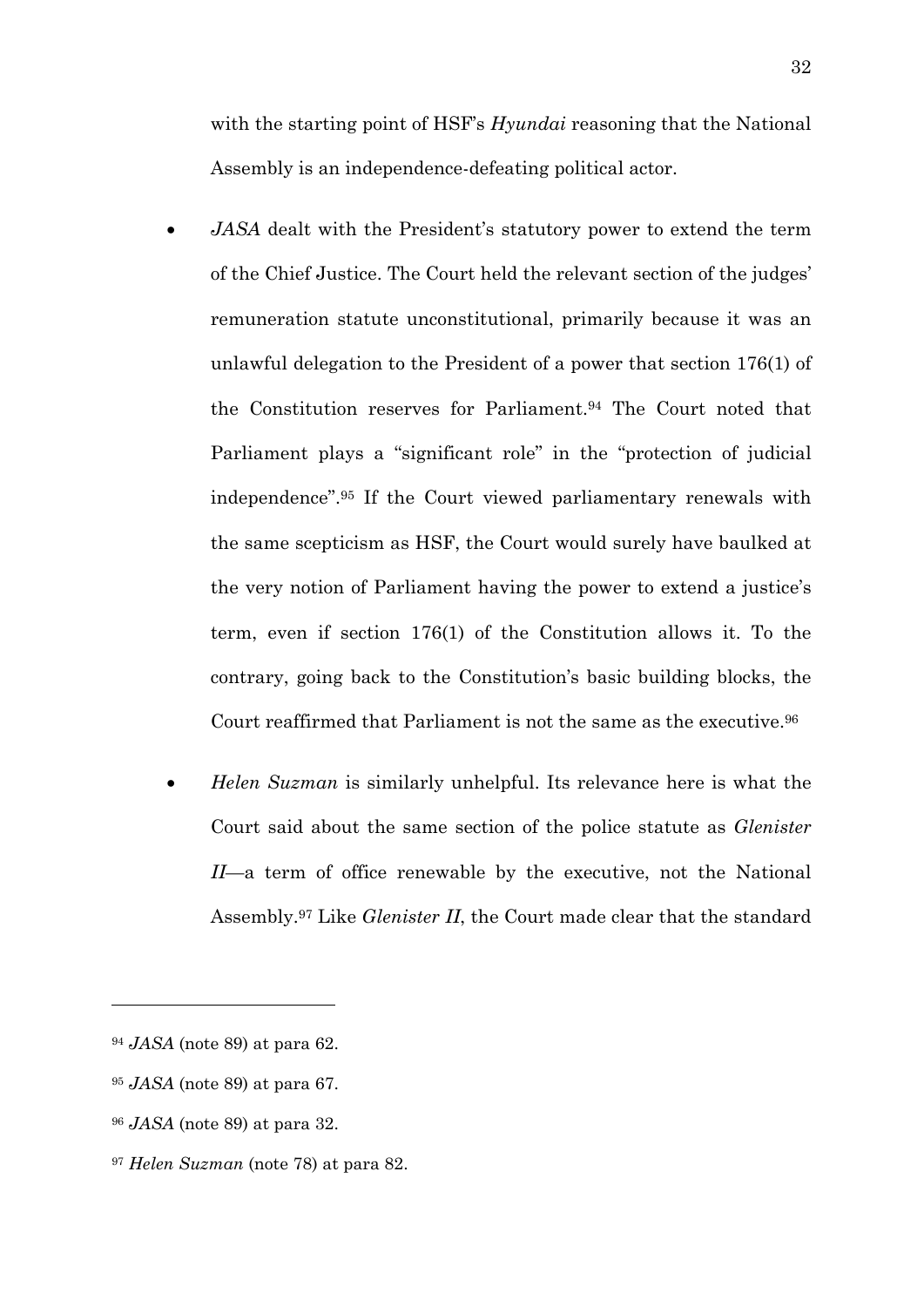<span id="page-32-1"></span>for independent is "adequat[e] independent[ce]",98 not "absolut[e]"99 independence nor "insulation from political accountability."100

54 In the end, read in their full context, this trio of cases does not support treating the National Assembly as the Union Buildings by the sea.

### The startling consequences

- <span id="page-32-0"></span>55 Apart from its lack of support in the cases, HSF's bad-political-actors logic has some startling consequences. The Judicial Services Commission, for example, suddenly becomes a politically dominated body that too, presumably, lacks independence.101 On HSF's bad-political-actors logic, just like that, all of these very important institutions are no longer adequately independent:
	- *The Electoral Commission*. Section 7 of the Electoral Commission Act 51 of 1996 allows the President, on the National Assembly's recommendation, to extend the seven-year term of office of a member of the Electoral Commission.

<sup>98</sup> *Helen Suzman* (note [78\)](#page-25-2)at para 9.

<sup>99</sup> *Helen Suzman* (note [78\)](#page-25-2)at para 9.

<sup>100</sup> *Glenister II* (note [75\)](#page-24-0) at para 216.

<sup>&</sup>lt;sup>101</sup> The "political actors" would, on HSF's logic, be everyone listed in sections  $178(1)(d)$ , (h), (i), (j), and at least one of (k) of the Constitution, or sixteen out of twenty-five JSC members.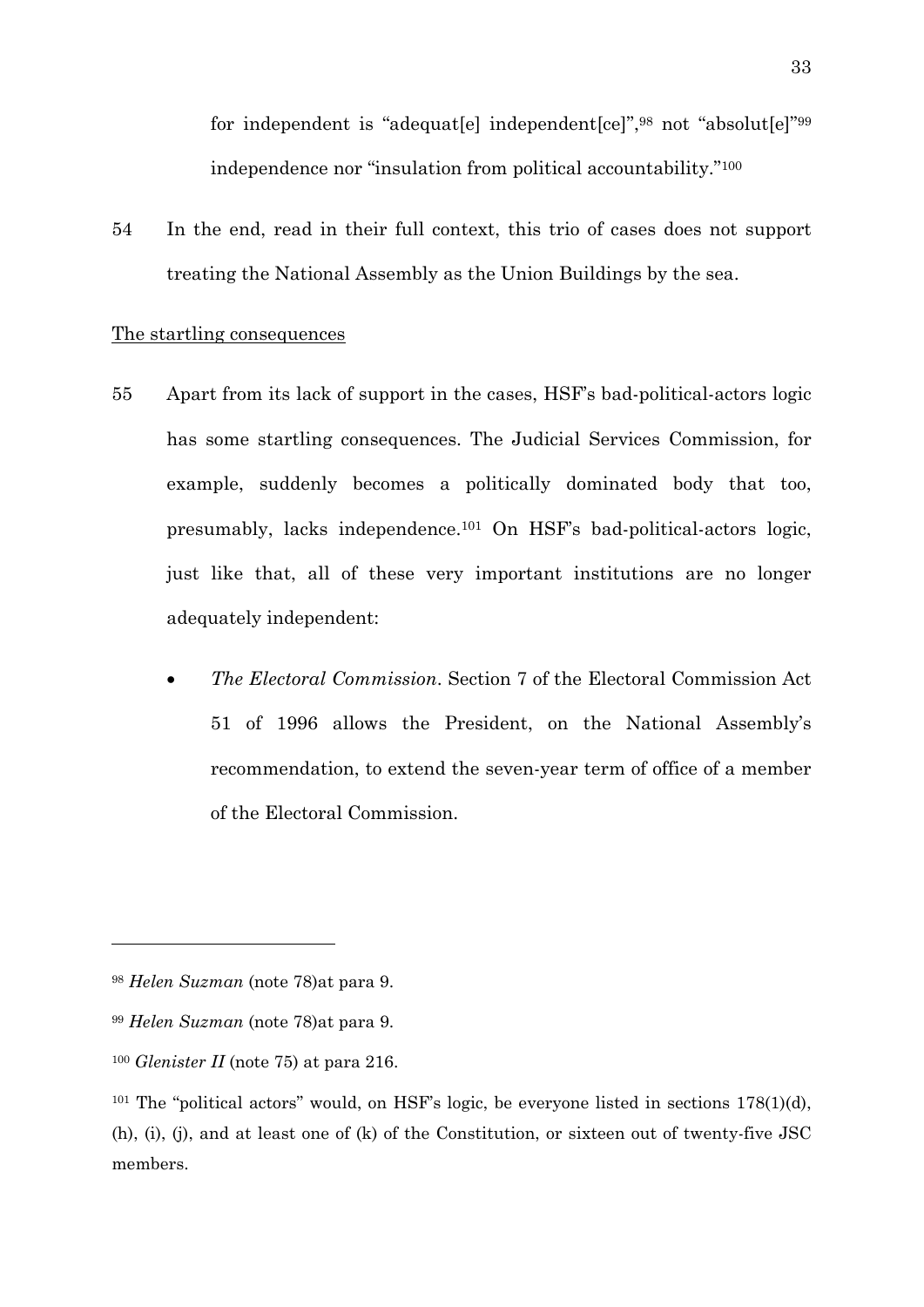- *The Competition Commission*. Section 22 of the Competition Act 89 of 1998 allows the Minister to reappoint the Commissioner of the Competition Commission after expiry of an initial five-year term.
- *The Municipal Demarcation Board*. Section 9 of the Local Government: Municipal Demarcation Act 27 of 1998 allows a Demarcation Board member's term to be extended by the President, on the recommendation of a selection panel.
- *The Public Service Commission*. Section 4(5) of the Public Service Commission Act 46 of 1997 allows the President to the renew a commissioner's term of office on the recommendation of the National Assembly or the relevant provincial legislature.
- *ICASA*. Section 7 of the Independent Communications Authority of South Africa Act 13 of 2000 allows the Minister of Telecommunications to extend an ICASA councillor's term of office on the National Assembly's recommendation. Note here too that, like IPID, the independence of ICASA is also guaranteed in the Constitution.
- *CIPC*. Section 189 of the Companies Act 71 of 2008 states that the Commissioner of CIPC is appointed for an agreed term not to exceed five years, but may be reappointed after expiry of that term.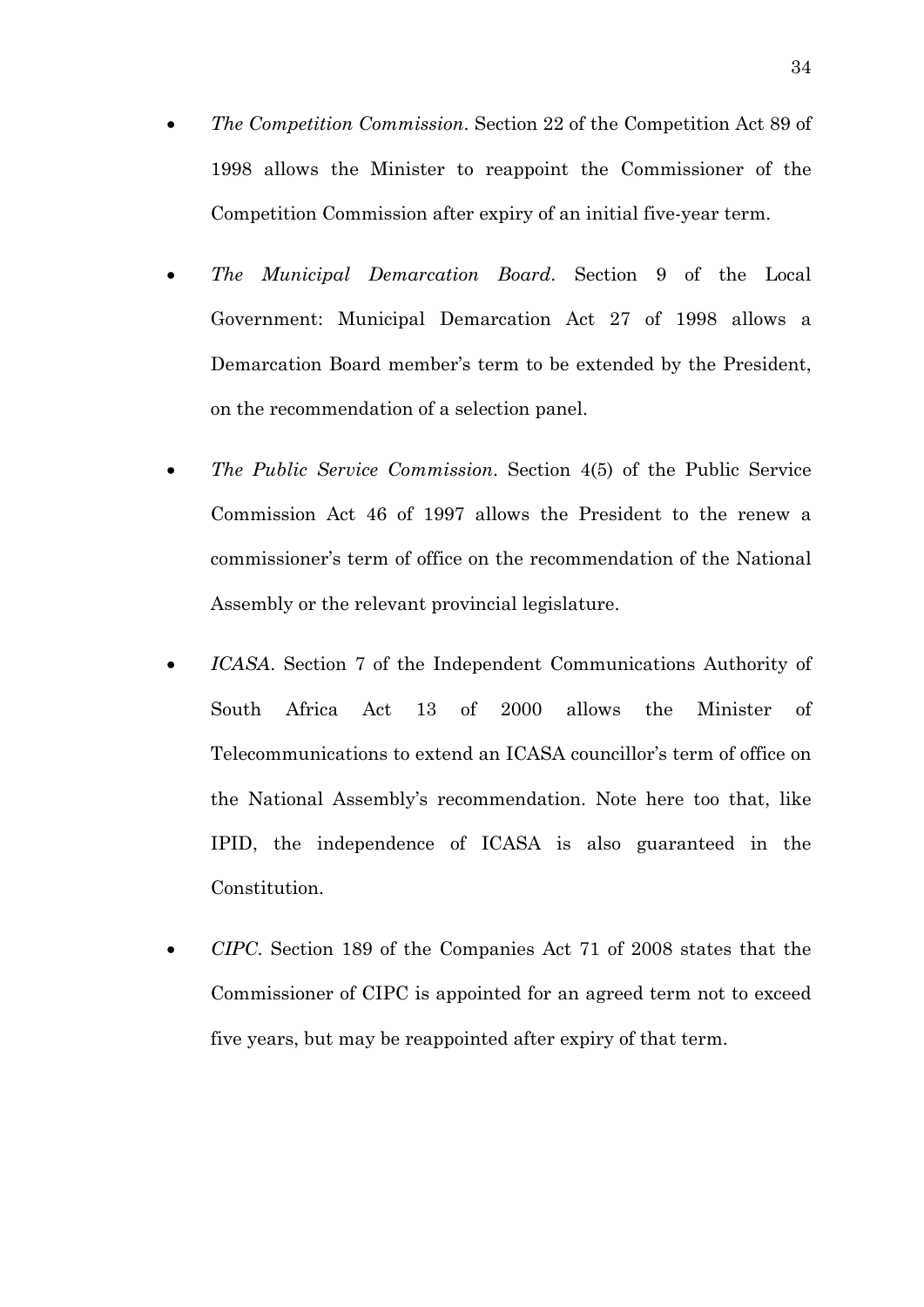- <span id="page-34-1"></span>• *The Tax Board*. Section 111 of the Tax Administration Act 28 of 2011 states that the chairperson of the Tax Board serves for five years, and is eligible for reappointment "as the Minister thinks fit".
- 56 Consequences like that call for pause. Our separation of powers doctrine requires a degree of overlap between the branches of government.102 To dismiss it all as politicians just doing what politicians do is, with respect, to turn the separation of powers into an unprecedented and constitutionally unsupported isolation of powers.

#### The foreign examples

- <span id="page-34-0"></span>57 That leaves HSF's resort to international law.103 The treaties and reports it cites are broadly worded, like most international-law instruments are.
- 58 Specific foreign statutes are more helpful. Canada and New Zealand have equivalents of IPID. New Zealand has the Independent Police Conduct Authority, regulated by the Independent Police Conduct Authority Act 1988. And Canada has the Civilian Review and Complaints Commission for the Royal Canadian Mounted Police, regulated by the Royal Canadian Mounted Police Act 1985.104 The executive members of these Canadian and

<sup>102</sup> *Ex parte Chairperson of the Constitutional Assembly: In re Certification of the Constitution of the Republic of South Africa* 1996 (4) SA 744 (CC) at paras 108-109.

<sup>103</sup> HSF's heads of argument; pp 24-26, para 56

<sup>104</sup> The New Zealand and Canadian statutes are included in the Minister's bundle of foreign statutes.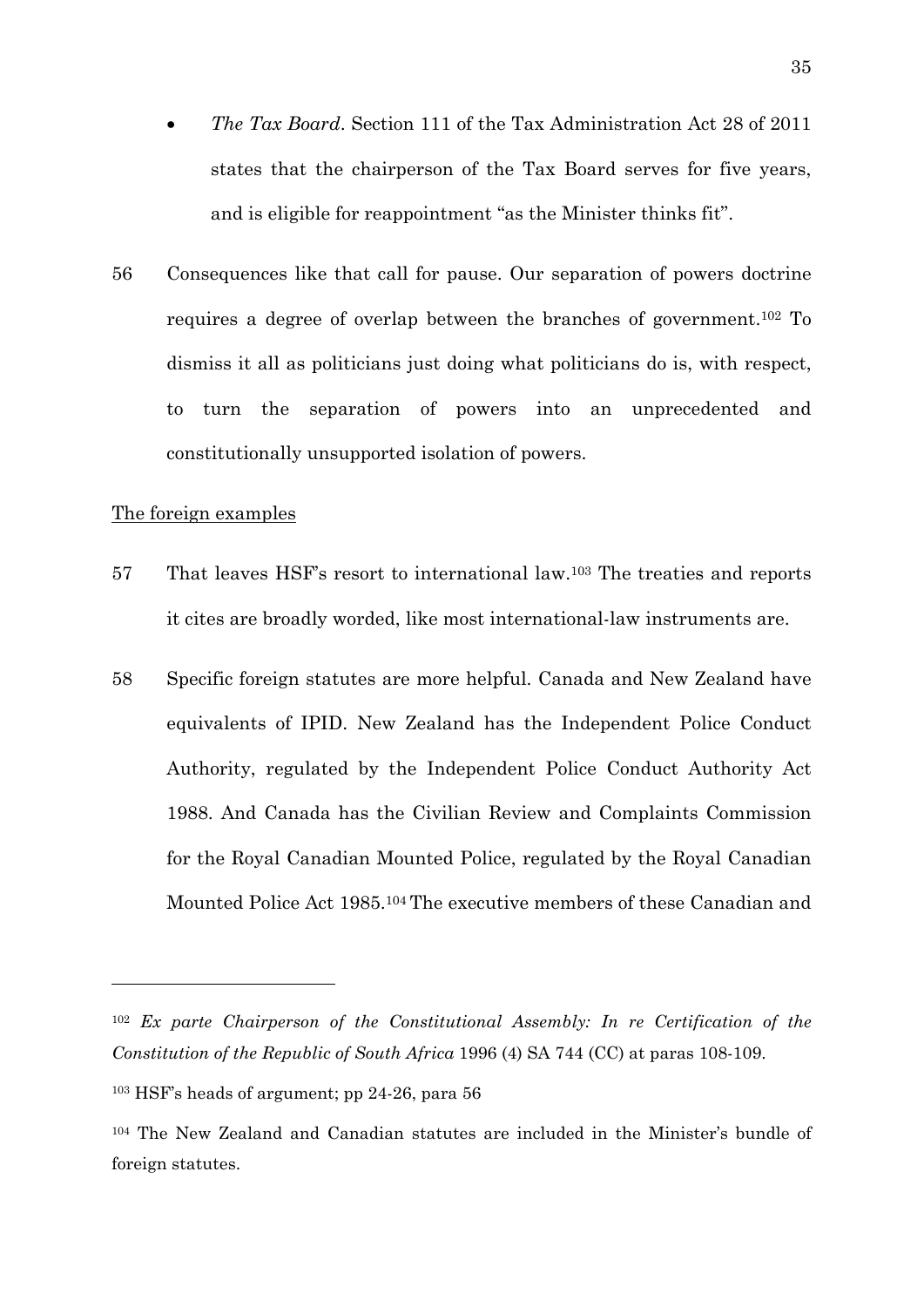New Zealand IPIDs are appointed by Canadian and New Zealand "political actors", as HSF would presumably describe them.

- In New Zealand, the members of the Independent Police Conduct Authority are appointed "by the Governor-General on the recommendation of the House of Representatives". So is the Authority's chairperson. And a member may be reappointed by the Governor-General.
- In Canada, members of the Civilian Review and Complaints Commission are "appointed by the Governor in Council". The Governor in Council is a political appointment made by the Governor General on the advice of the Canadian cabinet. The Commission's chairperson is also appointed by the Governor in Council, and any member can be reappointed.
- 59 On Transparency International's latest corruption rankings, Canada is the twelfth least-corrupt country in the world. New Zealand tied for least.105 On that measure, section 6(3)(b) of the IPID Act measures up well with the international gold standard.
- 60 For these reasons, there is no textual or purposive basis for HSF's roundabout reading of section 6(3)(b).

<sup>105</sup> Transparency International *Corruption Perceptions Index 2019*, available at: [https://tinyurl.com/wgu3kpg.](https://tinyurl.com/wgu3kpg)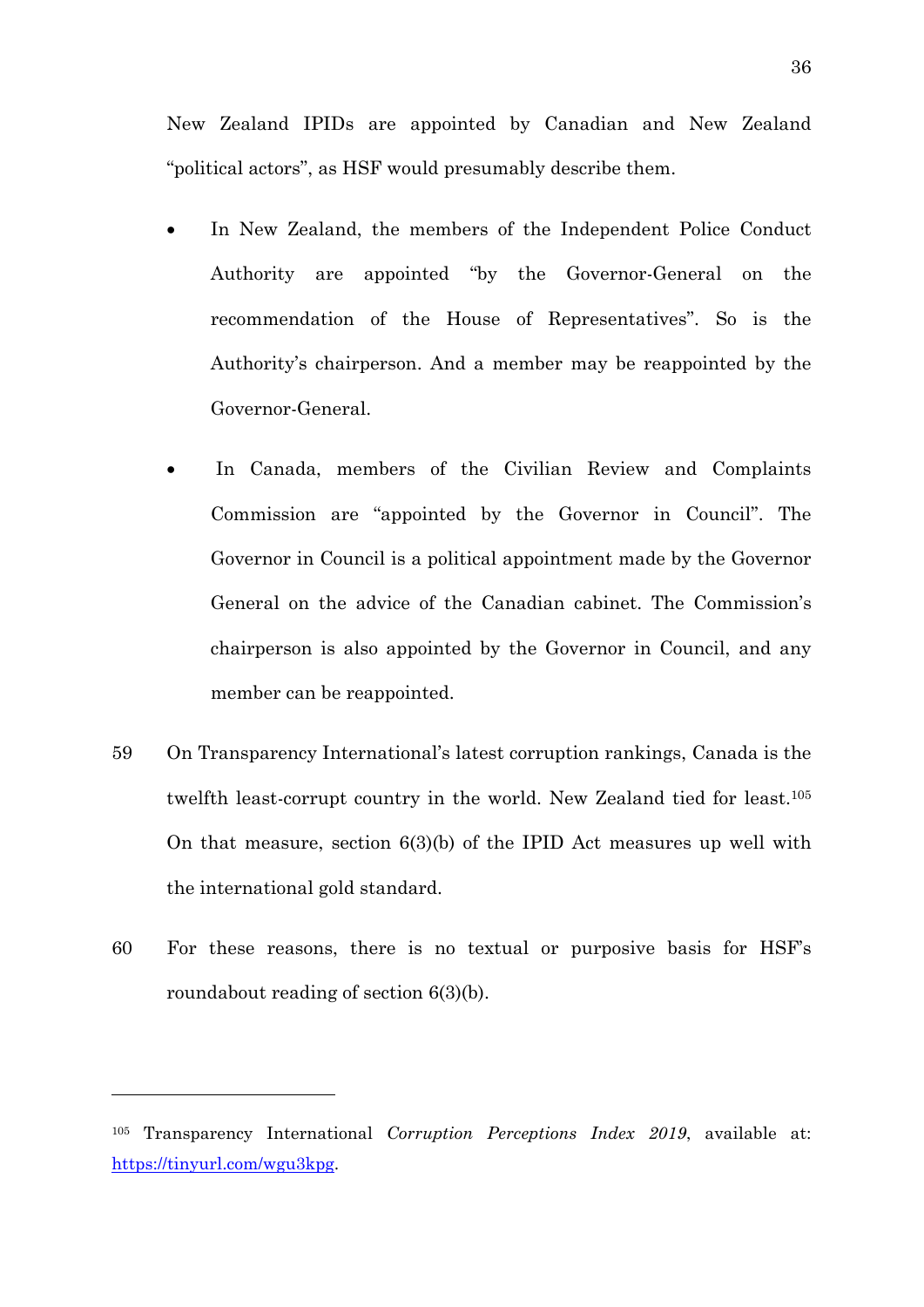#### <span id="page-36-1"></span>**THE HIGH COURT DID NOT ERR IN MAKING ITS ORDER**

- <span id="page-36-0"></span>61 There was nothing wrong with the High Court's procedure. HSF argues that the High Court got it wrong because the Court did not do what the Constitutional Court instructs about settlement orders and orders and judgments in rem.106
- 62 The premise of this argument is that the High Court's order is a judgment *in rem*. It isn't. And because it isn't, the cases HSF relies on are easily distinguishable.
- 63 Start with *Big Five*. *Big Five* was all about a judgment *in rem*, or a judgment that, to use the Constitutional Court's words, "determines the objective status of a person or thing."107 The High Court's judgment in *Big Five* ticked the *in-rem* box because it set aside a tender.<sup>108</sup> Similarly, the High Court's judgment in *Eke* was a judgment *in rem* because it bound the defendant to all manner of obligations.109
- 64 The High Court's order here is very different: it did not interpret anything, did not direct anything (besides the Portfolio Committee's housekeeping reporting obligation), and did not set anything aside. This is simply not a *Big Five*- or *Eke*-type case.

<sup>106</sup> HSF's heads of argument; p 4, para 10; p 33, para 79.

<sup>107</sup> *Big Five* (note [64\)](#page-19-0) at para 2.

<sup>108</sup> *Big Five* (note [64\)](#page-19-0) at para 6.

<sup>109</sup> *Eke* (note [64\)](#page-19-0) at para 3.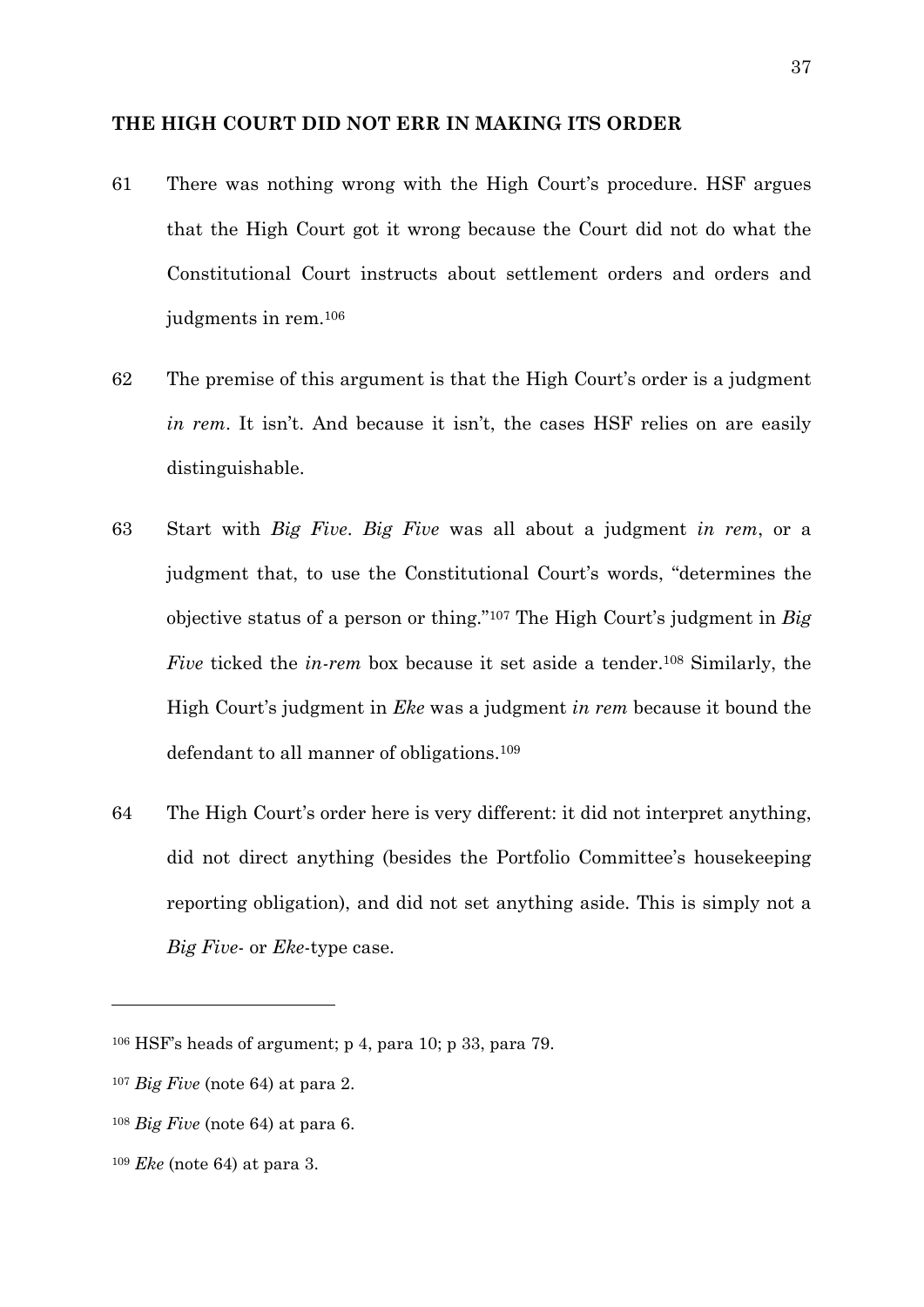- 65 *Big Five* and *Eke* also say nothing about whether an amicus may disrupt a settlement agreement—let alone whether an amicus may foist relief on a party who never asked for it, like HSF now tries to do on appeal. In both *Big Five* and *Eke*, the validity of the settlement agreement was raised by one of the parties. In other words, there was in both *Big Five* and *Eke* what is missing here: a live controversy between adversarial parties. There is no longer any dispute here, as Mr McBride himself acknowledged.110
- 66 As for the High Court's costs order, HSF does not come close to meeting the high standard for appellate interference with a trial court's decision on costs—the heartland of trial-court discretion.111
- <span id="page-37-0"></span>67 At best, HSF complains that the High Court incorrectly applied *Biowatch*. But *Biowatch* has never been a blank cheque for amici litigation on, in the end, the taxpayers' dime. Or, to use the Constitutional Court's words, *Biowatch* is no licence for "risk-free constitutional litigation."<sup>112</sup>

<sup>110</sup> Replying affidavit (to the Minister); p 127, para 5.

<sup>111</sup> See, for example, *Trencon Construction (Pty) Ltd v Industrial Development Corporation of South Africa* 2015 (5) SA 245 (CC) at paras 85-88.

<sup>112</sup> *Lawyers for Human Rights v Minister in the Presidency* 2017 (1) SA 645 (CC) at para 18.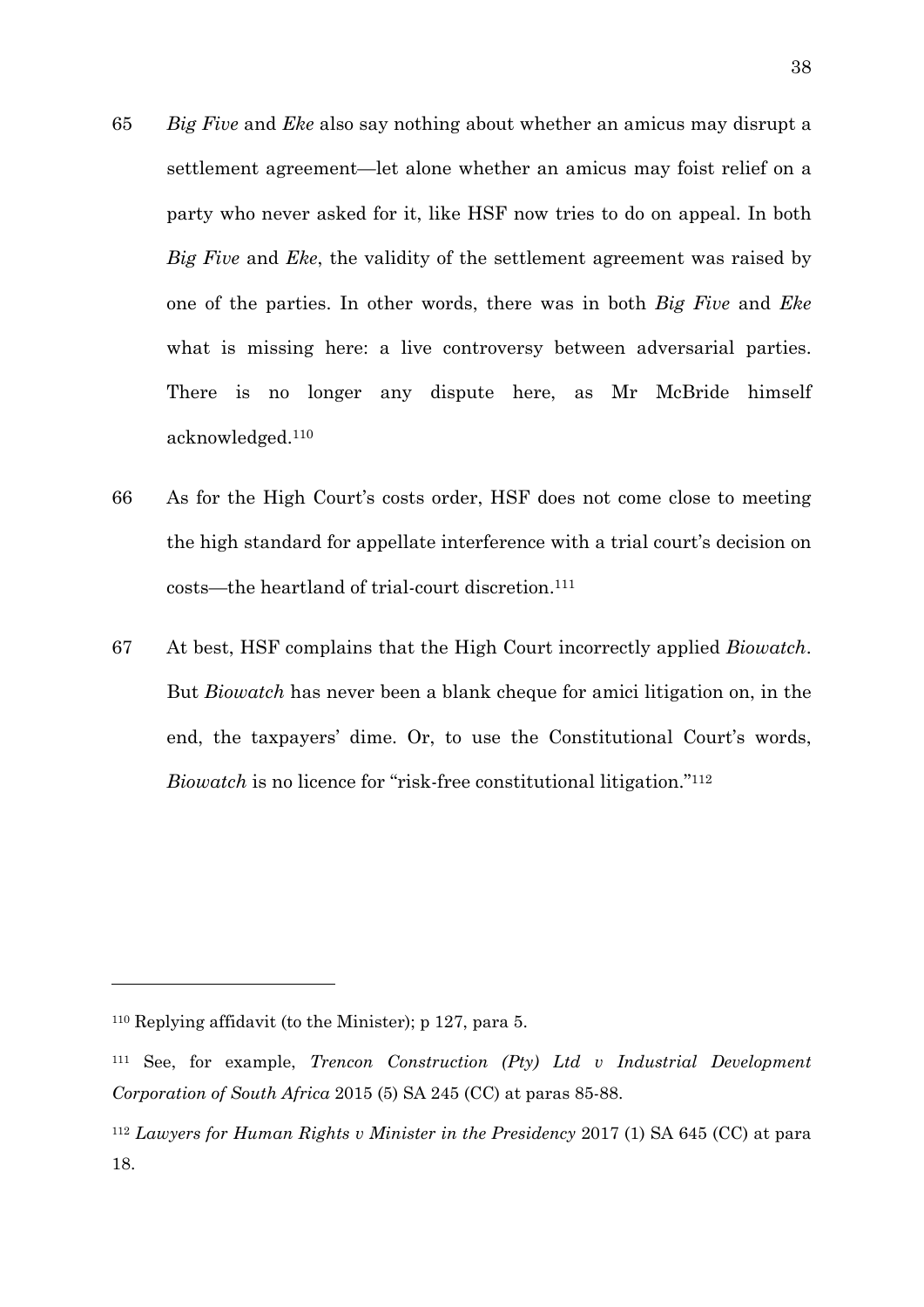<span id="page-38-1"></span>68 Here, HSF joined the fray to try resuscitate an already *lis*-less case.113 And HSF persists with this now zombie-like litigation despite there being, to use Mr McBride's words, "(no longer) any dispute".114 There is no reason to "immunise [HSF] from a judicially considered, discretionarily imposed adverse costs order."115

### **CONCLUSION**

<u>.</u>

<span id="page-38-0"></span>69 This Court should dismiss the appeal with costs, including the costs of two counsel.

# **TEMBEKA NGCUKAITOBI SC JASON MITCHELL**

Counsel for the Minister of Police 15 April 2020

<sup>113</sup> *Magidiwana* (note [49\)](#page-15-0) at para 20 ("The practical effect of the settlement agreement is that there is no longer any dispute or *lis* between the parties.).

<sup>114</sup> Replying affidavit (to the Minister); record p 127, para 5.

<sup>115</sup> *Lawyers for Human Rights* (note [112\)](#page-37-0) at para 26.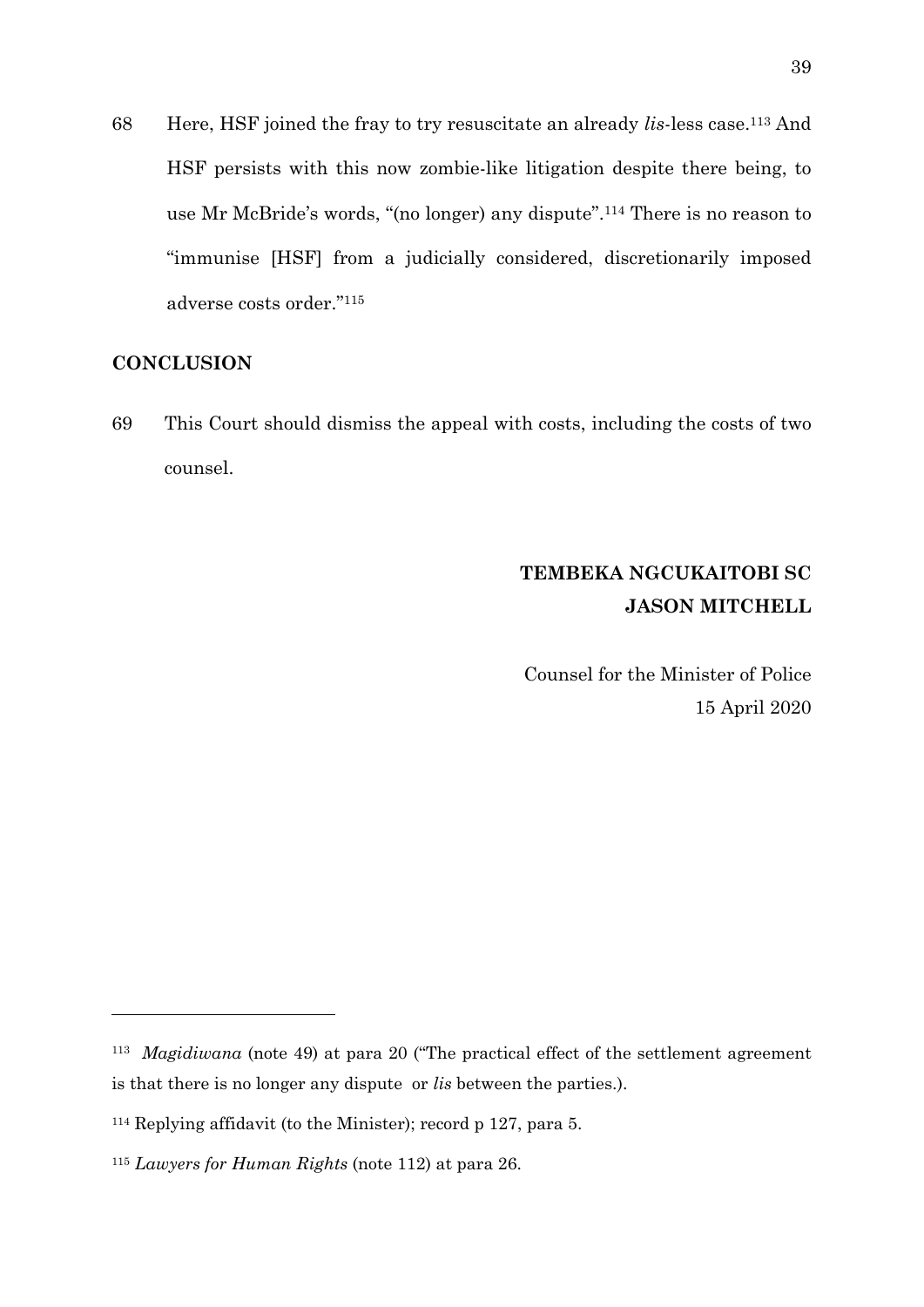#### **LIST OF AUTHORITIES**

Airports Company South Africa v Big Five Duty Free (Pty) Ltd 2019 (5) SA 1 (CC)

Buffalo City Metropolitan Municipality v Asla Construction (Pty) Ltd 2019 (4) SA 331 (CC)

Chairperson of the Nation Council of Provinces v Malema 2016 (5) SA 335 (SCA) Corruption Watch NPC v President of the Republic of South Africa 2018 JDR 1280 (CC)

Crockery Gladstone Farm v Rainbow Farms (Pty) Ltd 2019 JDR 0910 (SCA)

Democratic Alliance v Speaker, National Assembly 2016 (3) SA 487 (CC)

Director-General Department of Home Affairs v Mukhamadiva 2013 JDR 2860 (CC)

Eke v Parsons 2016 (3) SA 37 (CC)

Ex parte Chairperson of the Constitutional Assembly: In re Certification of the Constitution of the Republic of South Africa 1996 (4) SA 744 (CC)

\* Geldenhuys and Neethling v Beuthin 1918 AD 426

\* Glenister v President of the Republic of South Africa 2011 (3) SA 347

\* Helen Suzman Foundation v President of the Republic of South Africa 2015 (2) SA 1 (CC)

Investigating Directorate: Serious Economic Offences v Hyundai Motor Distributors (Pty) Ltd: In re Hyundai Motor Distributors (Pty) Ltd v Smit NO 2001 (1) SA 545 (CC)